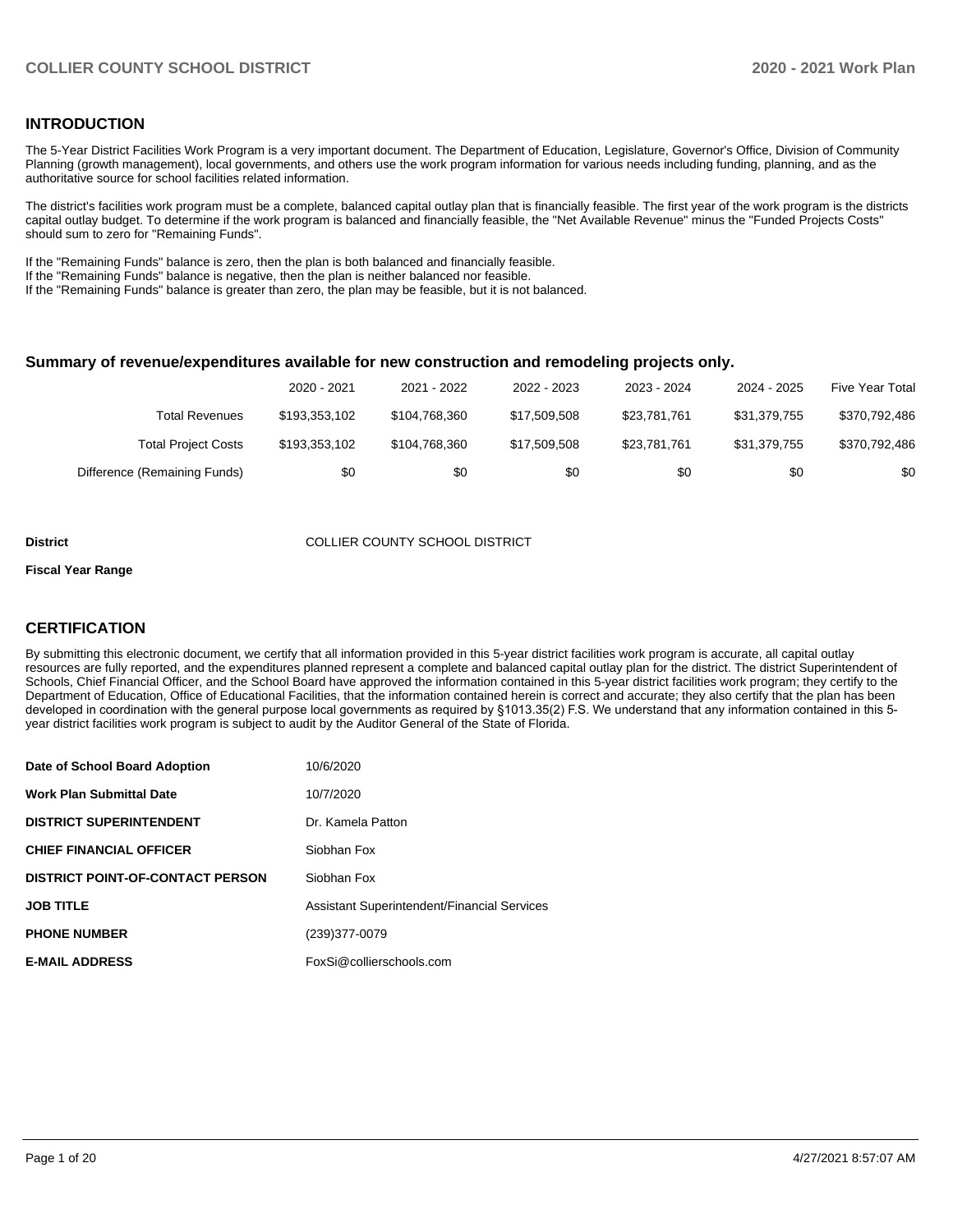# **Expenditures**

### **Expenditure for Maintenance, Repair and Renovation from 1.50-Mills and PECO**

Annually, prior to the adoption of the district school budget, each school board must prepare a tentative district facilities work program that includes a schedule of major repair and renovation projects necessary to maintain the educational and ancillary facilities of the district.

|                                  | Item                                                                                                                                                                                                                                                                                                                                                                                                                                                                                                                                                                                                                                                                                                                                                                                                                                                                                                                                                                                                                                                                                                                                                                                                                                                                                                                                                                                                                                                                                                         | 2020 - 2021<br><b>Actual Budget</b> | 2021 - 2022<br>Projected | 2022 - 2023<br>Projected | 2023 - 2024<br>Projected | 2024 - 2025<br>Projected | <b>Total</b> |
|----------------------------------|--------------------------------------------------------------------------------------------------------------------------------------------------------------------------------------------------------------------------------------------------------------------------------------------------------------------------------------------------------------------------------------------------------------------------------------------------------------------------------------------------------------------------------------------------------------------------------------------------------------------------------------------------------------------------------------------------------------------------------------------------------------------------------------------------------------------------------------------------------------------------------------------------------------------------------------------------------------------------------------------------------------------------------------------------------------------------------------------------------------------------------------------------------------------------------------------------------------------------------------------------------------------------------------------------------------------------------------------------------------------------------------------------------------------------------------------------------------------------------------------------------------|-------------------------------------|--------------------------|--------------------------|--------------------------|--------------------------|--------------|
| <b>Closed Circuit Television</b> |                                                                                                                                                                                                                                                                                                                                                                                                                                                                                                                                                                                                                                                                                                                                                                                                                                                                                                                                                                                                                                                                                                                                                                                                                                                                                                                                                                                                                                                                                                              | \$0                                 | \$0                      | \$0                      | \$0                      | \$0                      | \$0          |
|                                  | Locations: No Locations for this expenditure.                                                                                                                                                                                                                                                                                                                                                                                                                                                                                                                                                                                                                                                                                                                                                                                                                                                                                                                                                                                                                                                                                                                                                                                                                                                                                                                                                                                                                                                                |                                     |                          |                          |                          |                          |              |
| Paint                            |                                                                                                                                                                                                                                                                                                                                                                                                                                                                                                                                                                                                                                                                                                                                                                                                                                                                                                                                                                                                                                                                                                                                                                                                                                                                                                                                                                                                                                                                                                              | \$0                                 | \$0                      | \$0                      | \$0                      | \$0                      | \$0          |
|                                  | Locations: No Locations for this expenditure.                                                                                                                                                                                                                                                                                                                                                                                                                                                                                                                                                                                                                                                                                                                                                                                                                                                                                                                                                                                                                                                                                                                                                                                                                                                                                                                                                                                                                                                                |                                     |                          |                          |                          |                          |              |
| Maintenance/Repair               |                                                                                                                                                                                                                                                                                                                                                                                                                                                                                                                                                                                                                                                                                                                                                                                                                                                                                                                                                                                                                                                                                                                                                                                                                                                                                                                                                                                                                                                                                                              | \$4,095,000                         | \$4,595,000              | \$4,695,000              | \$4,795,000              | \$4,895,000              | \$23,075,000 |
| Locations:                       | ALTERNATIVE SCHOOL, AVALON ELEMENTARY, BARRON COLLIER HIGH SCHOOL, BETHUNE EDUCATION CENTER, BIG CYPRESS<br>ELEMENTARY, CALUSA PARK ELEMENTARY, CORKSCREW ELEMENTARY, CORKSCREW MIDDLE, CYPRESS PALM MIDDLE, DR.<br>MARTIN LUTHER KING, JR. ADMINISTRATIVE CENTER, EAST NAPLES MIDDLE, EDEN PARK ELEMENTARY, ESTATES ELEMENTARY,<br>EVERGLADES CITY SCHOOL, GOLDEN GATE ELEMENTARY, GOLDEN GATE HIGH SCHOOL, GOLDEN GATE MIDDLE, GOLDEN<br>TERRACE ELEMENTARY, GULF COAST HIGH SCHOOL, GULFVIEW MIDDLE, HERBERT CAMBRIDGE ELEMENTARY, HIGHLANDS<br>ELEMENTARY, IMMOKALEE HIGH SCHOOL, IMMOKALEE MIDDLE, IMMOKALEE TECHNICAL COLLEGE, JAMES L WALKER<br>VOCATIONAL-TECHNICAL COLLEGE, LAKE PARK ELEMENTARY, LAKE TRAFFORD ELEMENTARY, LAUREL OAK ELEMENTARY,<br>LAVERN GAYNOR ELEMENTARY, LEILA B. CANANT PROFESSIONAL DEVELOPMENT CENTER, LELY ELEMENTARY, LELY HIGH<br>SCHOOL, MAINTENANCE & TRANSPORTATION DEPARTMENT, MANATEE ELEMENTARY, MANATEE MIDDLE, MARCO ISLAND<br>CHARTER MIDDLE SCHOOL, MIKE DAVIS ELEMENTARY, NAPLES HIGH SCHOOL, NAPLES PARK ELEMENTARY, NORTH NAPLES<br>MIDDLE, OAKRIDGE MIDDLE, OSCEOLA ELEMENTARY, PALMETTO ELEMENTARY, PALMETTO RIDGE HIGH SCHOOL, PARKSIDE<br>ELEMENTARY, PELICAN MARSH ELEMENTARY, PINE RIDGE MIDDLE, PINECREST ELEMENTARY, POINCIANA ELEMENTARY,<br>PRODUCTION/WAREHOUSE, SABAL PALM ELEMENTARY, SEA GATE ELEMENTARY, SHADOWLAWN ELEMENTARY, TOMMIE<br>BARFIELD ELEMENTARY, VETERANS MEMORIAL ELEMENTARY, VILLAGE OAKS ELEMENTARY, VINEYARDS ELEMENTARY |                                     |                          |                          |                          |                          |              |
| <b>HVAC</b>                      |                                                                                                                                                                                                                                                                                                                                                                                                                                                                                                                                                                                                                                                                                                                                                                                                                                                                                                                                                                                                                                                                                                                                                                                                                                                                                                                                                                                                                                                                                                              | \$32,551,596                        | \$15,163,000             | \$11,545,000             | \$13,250,000             | \$13,785,000             | \$86,294,596 |
| Locations:                       | ALTERNATIVE SCHOOL, AVALON ELEMENTARY, BARRON COLLIER HIGH SCHOOL, BETHUNE EDUCATION CENTER, BIG CYPRESS<br>ELEMENTARY, CALUSA PARK ELEMENTARY, CORKSCREW ELEMENTARY, CORKSCREW MIDDLE, CYPRESS PALM MIDDLE, DR.<br>MARTIN LUTHER KING, JR. ADMINISTRATIVE CENTER, EAST NAPLES MIDDLE, EDEN PARK ELEMENTARY, ESTATES ELEMENTARY,<br>EVERGLADES CITY SCHOOL, GOLDEN GATE ELEMENTARY, GOLDEN GATE HIGH SCHOOL, GOLDEN GATE MIDDLE, GOLDEN<br>TERRACE ELEMENTARY, GULF COAST HIGH SCHOOL, GULFVIEW MIDDLE, HERBERT CAMBRIDGE ELEMENTARY, HIGHLANDS<br>ELEMENTARY, IMMOKALEE HIGH SCHOOL, IMMOKALEE MIDDLE, IMMOKALEE TECHNICAL COLLEGE, JAMES L WALKER<br>VOCATIONAL-TECHNICAL COLLEGE, LAKE PARK ELEMENTARY, LAKE TRAFFORD ELEMENTARY, LAUREL OAK ELEMENTARY,<br>LAVERN GAYNOR ELEMENTARY, LEILA B. CANANT PROFESSIONAL DEVELOPMENT CENTER, LELY ELEMENTARY, LELY HIGH<br>SCHOOL, MAINTENANCE & TRANSPORTATION DEPARTMENT, MANATEE ELEMENTARY, MANATEE MIDDLE, MARCO ISLAND<br>CHARTER MIDDLE SCHOOL, MIKE DAVIS ELEMENTARY, NAPLES HIGH SCHOOL, NAPLES PARK ELEMENTARY, NORTH NAPLES<br>MIDDLE, OAKRIDGE MIDDLE, OSCEOLA ELEMENTARY, PALMETTO ELEMENTARY, PALMETTO RIDGE HIGH SCHOOL, PARKSIDE<br>ELEMENTARY, PELICAN MARSH ELEMENTARY, PINE RIDGE MIDDLE, PINECREST ELEMENTARY, POINCIANA ELEMENTARY,<br>PRODUCTION/WAREHOUSE, SABAL PALM ELEMENTARY, SEA GATE ELEMENTARY, SHADOWLAWN ELEMENTARY, TOMMIE<br>BARFIELD ELEMENTARY, VETERANS MEMORIAL ELEMENTARY, VILLAGE OAKS ELEMENTARY, VINEYARDS ELEMENTARY |                                     |                          |                          |                          |                          |              |
| Flooring                         |                                                                                                                                                                                                                                                                                                                                                                                                                                                                                                                                                                                                                                                                                                                                                                                                                                                                                                                                                                                                                                                                                                                                                                                                                                                                                                                                                                                                                                                                                                              | \$0                                 | \$0                      | \$0                      | \$0                      | \$0                      | \$0          |
|                                  | Locations: No Locations for this expenditure.                                                                                                                                                                                                                                                                                                                                                                                                                                                                                                                                                                                                                                                                                                                                                                                                                                                                                                                                                                                                                                                                                                                                                                                                                                                                                                                                                                                                                                                                |                                     |                          |                          |                          |                          |              |
| Roofing                          |                                                                                                                                                                                                                                                                                                                                                                                                                                                                                                                                                                                                                                                                                                                                                                                                                                                                                                                                                                                                                                                                                                                                                                                                                                                                                                                                                                                                                                                                                                              | \$8,550,252                         | \$4,738,768              | \$6,488,768              | \$4,888,768              | \$5,238,768              | \$29,905,324 |
| Locations:                       | ALTERNATIVE SCHOOL, BARRON COLLIER HIGH SCHOOL, BIG CYPRESS ELEMENTARY, CYPRESS PALM MIDDLE, EAST NAPLES<br>MIDDLE, EDEN PARK ELEMENTARY, GOLDEN GATE MIDDLE, GOLDEN TERRACE ELEMENTARY, LAKE PARK ELEMENTARY, LELY<br>HIGH SCHOOL, PALMETTO ELEMENTARY, PINE RIDGE MIDDLE, PINECREST ELEMENTARY                                                                                                                                                                                                                                                                                                                                                                                                                                                                                                                                                                                                                                                                                                                                                                                                                                                                                                                                                                                                                                                                                                                                                                                                             |                                     |                          |                          |                          |                          |              |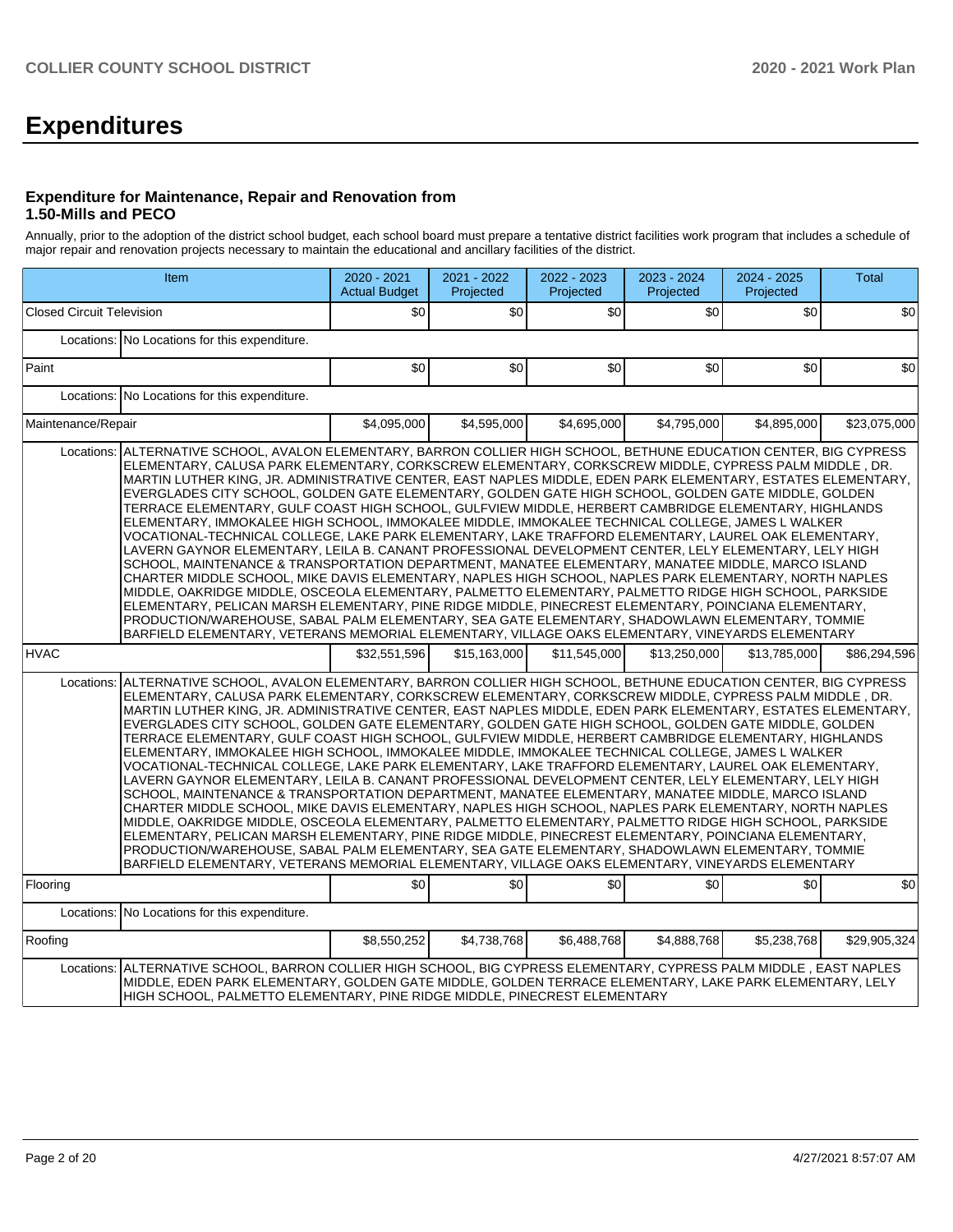| Safety to Life            |                                                                                                                                                                                                                                                                                                                                                                                                                                                                                                                                                                                                                                                                                                                                                                                                                                                                                                                                                                                                                                                                                                                                                                                                                                                                                                                                                                                                                                                                                                              | \$2,438,148  | \$2,152,617  | \$2,195,670  | \$2,239,584  | \$2,641,200  | \$11,667,219  |
|---------------------------|--------------------------------------------------------------------------------------------------------------------------------------------------------------------------------------------------------------------------------------------------------------------------------------------------------------------------------------------------------------------------------------------------------------------------------------------------------------------------------------------------------------------------------------------------------------------------------------------------------------------------------------------------------------------------------------------------------------------------------------------------------------------------------------------------------------------------------------------------------------------------------------------------------------------------------------------------------------------------------------------------------------------------------------------------------------------------------------------------------------------------------------------------------------------------------------------------------------------------------------------------------------------------------------------------------------------------------------------------------------------------------------------------------------------------------------------------------------------------------------------------------------|--------------|--------------|--------------|--------------|--------------|---------------|
| Locations:                | ALTERNATIVE SCHOOL, AVALON ELEMENTARY, BARRON COLLIER HIGH SCHOOL, BETHUNE EDUCATION CENTER, BIG CYPRESS<br>ELEMENTARY, CALUSA PARK ELEMENTARY, CORKSCREW ELEMENTARY, CORKSCREW MIDDLE, CYPRESS PALM MIDDLE, DR.<br>MARTIN LUTHER KING, JR. ADMINISTRATIVE CENTER, EAST NAPLES MIDDLE, EDEN PARK ELEMENTARY, ESTATES ELEMENTARY,<br>EVERGLADES CITY SCHOOL, GOLDEN GATE ELEMENTARY, GOLDEN GATE HIGH SCHOOL, GOLDEN GATE MIDDLE, GOLDEN<br>TERRACE ELEMENTARY, GULF COAST HIGH SCHOOL, GULFVIEW MIDDLE, HERBERT CAMBRIDGE ELEMENTARY, HIGHLANDS<br>ELEMENTARY, IMMOKALEE HIGH SCHOOL, IMMOKALEE MIDDLE, IMMOKALEE TECHNICAL COLLEGE, JAMES L WALKER<br>VOCATIONAL-TECHNICAL COLLEGE, LAKE PARK ELEMENTARY, LAKE TRAFFORD ELEMENTARY, LAUREL OAK ELEMENTARY,<br>LAVERN GAYNOR ELEMENTARY, LEILA B. CANANT PROFESSIONAL DEVELOPMENT CENTER, LELY ELEMENTARY, LELY HIGH<br>SCHOOL, MAINTENANCE & TRANSPORTATION DEPARTMENT, MANATEE ELEMENTARY, MANATEE MIDDLE, MARCO ISLAND<br>CHARTER MIDDLE SCHOOL, MIKE DAVIS ELEMENTARY, NAPLES HIGH SCHOOL, NAPLES PARK ELEMENTARY, NORTH NAPLES<br>MIDDLE, OAKRIDGE MIDDLE, OSCEOLA ELEMENTARY, PALMETTO ELEMENTARY, PALMETTO RIDGE HIGH SCHOOL, PARKSIDE<br>ELEMENTARY, PELICAN MARSH ELEMENTARY, PINE RIDGE MIDDLE, PINECREST ELEMENTARY, POINCIANA ELEMENTARY,<br>PRODUCTION/WAREHOUSE, SABAL PALM ELEMENTARY, SEA GATE ELEMENTARY, SHADOWLAWN ELEMENTARY, TOMMIE<br>BARFIELD ELEMENTARY, VETERANS MEMORIAL ELEMENTARY, VILLAGE OAKS ELEMENTARY, VINEYARDS ELEMENTARY |              |              |              |              |              |               |
| Fencing                   |                                                                                                                                                                                                                                                                                                                                                                                                                                                                                                                                                                                                                                                                                                                                                                                                                                                                                                                                                                                                                                                                                                                                                                                                                                                                                                                                                                                                                                                                                                              | \$0          | \$0          | \$0          | \$0          | \$0          | \$0           |
| Locations:                | No Locations for this expenditure.                                                                                                                                                                                                                                                                                                                                                                                                                                                                                                                                                                                                                                                                                                                                                                                                                                                                                                                                                                                                                                                                                                                                                                                                                                                                                                                                                                                                                                                                           |              |              |              |              |              |               |
| Parking                   |                                                                                                                                                                                                                                                                                                                                                                                                                                                                                                                                                                                                                                                                                                                                                                                                                                                                                                                                                                                                                                                                                                                                                                                                                                                                                                                                                                                                                                                                                                              | \$0          | \$0          | \$0          | \$0          | \$0          | \$0           |
|                           | Locations: No Locations for this expenditure.                                                                                                                                                                                                                                                                                                                                                                                                                                                                                                                                                                                                                                                                                                                                                                                                                                                                                                                                                                                                                                                                                                                                                                                                                                                                                                                                                                                                                                                                |              |              |              |              |              |               |
| Electrical                |                                                                                                                                                                                                                                                                                                                                                                                                                                                                                                                                                                                                                                                                                                                                                                                                                                                                                                                                                                                                                                                                                                                                                                                                                                                                                                                                                                                                                                                                                                              | \$7,661,455  | \$2,888,000  | \$5,352,000  | \$6,384,000  | \$2,838,000  | \$25,123,455  |
| Locations:                | ALTERNATIVE SCHOOL, AVALON ELEMENTARY, BARRON COLLIER HIGH SCHOOL, BETHUNE EDUCATION CENTER, BIG CYPRESS<br>ELEMENTARY, CALUSA PARK ELEMENTARY, CORKSCREW ELEMENTARY, CORKSCREW MIDDLE, CYPRESS PALM MIDDLE, DR.<br>MARTIN LUTHER KING, JR. ADMINISTRATIVE CENTER, EAST NAPLES MIDDLE, EDEN PARK ELEMENTARY, ESTATES ELEMENTARY,<br>EVERGLADES CITY SCHOOL, GOLDEN GATE ELEMENTARY, GOLDEN GATE HIGH SCHOOL, GOLDEN GATE MIDDLE, GOLDEN<br>TERRACE ELEMENTARY, GULF COAST HIGH SCHOOL, GULFVIEW MIDDLE, HERBERT CAMBRIDGE ELEMENTARY, HIGHLANDS<br>ELEMENTARY, IMMOKALEE HIGH SCHOOL, IMMOKALEE MIDDLE, IMMOKALEE TECHNICAL COLLEGE, JAMES L WALKER<br>VOCATIONAL-TECHNICAL COLLEGE, LAKE PARK ELEMENTARY, LAKE TRAFFORD ELEMENTARY, LAUREL OAK ELEMENTARY,<br>LAVERN GAYNOR ELEMENTARY, LEILA B. CANANT PROFESSIONAL DEVELOPMENT CENTER, LELY ELEMENTARY, LELY HIGH<br>SCHOOL, MAINTENANCE & TRANSPORTATION DEPARTMENT, MANATEE ELEMENTARY, MANATEE MIDDLE, MARCO ISLAND<br>CHARTER MIDDLE SCHOOL, MIKE DAVIS ELEMENTARY, NAPLES HIGH SCHOOL, NAPLES PARK ELEMENTARY, NORTH NAPLES<br>MIDDLE, OAKRIDGE MIDDLE, OSCEOLA ELEMENTARY, PALMETTO ELEMENTARY, PALMETTO RIDGE HIGH SCHOOL, PARKSIDE<br>ELEMENTARY, PELICAN MARSH ELEMENTARY, PINE RIDGE MIDDLE, PINECREST ELEMENTARY, POINCIANA ELEMENTARY,<br>PRODUCTION/WAREHOUSE, SABAL PALM ELEMENTARY, SEA GATE ELEMENTARY, SHADOWLAWN ELEMENTARY, TOMMIE<br>BARFIELD ELEMENTARY, VETERANS MEMORIAL ELEMENTARY, VILLAGE OAKS ELEMENTARY, VINEYARDS ELEMENTARY |              |              |              |              |              |               |
| <b>Fire Alarm</b>         |                                                                                                                                                                                                                                                                                                                                                                                                                                                                                                                                                                                                                                                                                                                                                                                                                                                                                                                                                                                                                                                                                                                                                                                                                                                                                                                                                                                                                                                                                                              | \$0          | \$0          | \$0          | \$0          | \$0          | \$0           |
|                           | Locations: No Locations for this expenditure.                                                                                                                                                                                                                                                                                                                                                                                                                                                                                                                                                                                                                                                                                                                                                                                                                                                                                                                                                                                                                                                                                                                                                                                                                                                                                                                                                                                                                                                                |              |              |              |              |              |               |
| Telephone/Intercom System |                                                                                                                                                                                                                                                                                                                                                                                                                                                                                                                                                                                                                                                                                                                                                                                                                                                                                                                                                                                                                                                                                                                                                                                                                                                                                                                                                                                                                                                                                                              | \$0          | \$0          | \$0          | \$0          | \$0          | \$0           |
|                           | Locations: No Locations for this expenditure.                                                                                                                                                                                                                                                                                                                                                                                                                                                                                                                                                                                                                                                                                                                                                                                                                                                                                                                                                                                                                                                                                                                                                                                                                                                                                                                                                                                                                                                                |              |              |              |              |              |               |
|                           | Sub Total:                                                                                                                                                                                                                                                                                                                                                                                                                                                                                                                                                                                                                                                                                                                                                                                                                                                                                                                                                                                                                                                                                                                                                                                                                                                                                                                                                                                                                                                                                                   | \$55,296,451 | \$29,537,385 | \$30,276,438 | \$31,557,352 | \$29,397,968 | \$176,065,594 |

| <b>PECO Maintenance Expenditures</b> | \$0           | \$0          | ሶሳ<br>υU     | \$0          | \$0          | ¢∩<br>JU      |
|--------------------------------------|---------------|--------------|--------------|--------------|--------------|---------------|
| 1.50 Mill Sub Total: I               | \$103,584,801 | \$41,845,385 | \$43.545.438 | \$43.470.352 | \$41,065,968 | \$273,511,944 |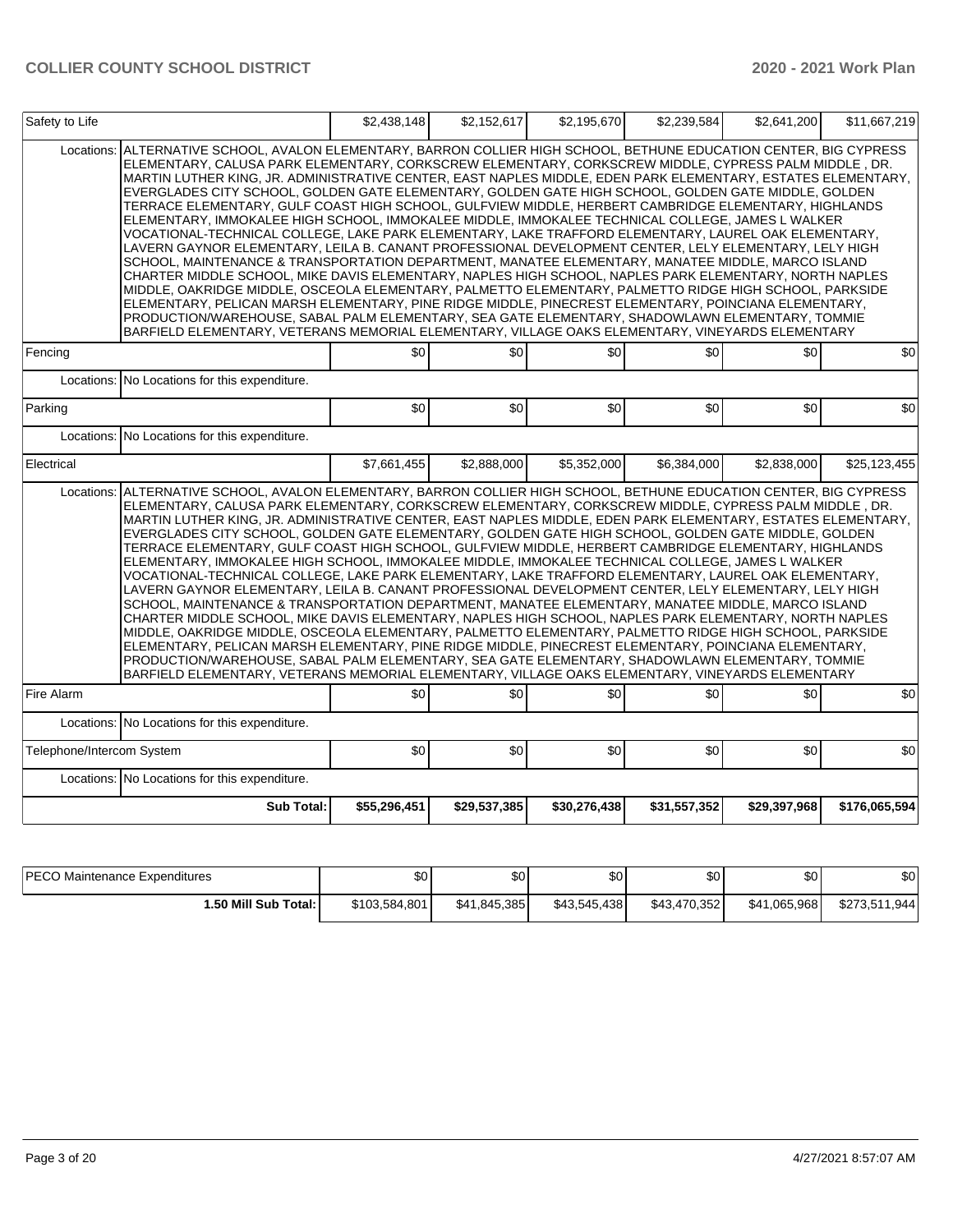|                                             | Other Items                                                                                                                                                                                                                                                                                                                                                                                                                                                                                                                                                                                                                                                                                                                                                                                                                                                                                                                                                                                                                                                                                                                                                                                                                                                                                                                                                                                                                                                                                                                      | 2020 - 2021<br><b>Actual Budget</b> | 2021 - 2022<br>Projected | 2022 - 2023<br>Projected | 2023 - 2024<br>Projected | 2024 - 2025<br>Projected | Total        |
|---------------------------------------------|----------------------------------------------------------------------------------------------------------------------------------------------------------------------------------------------------------------------------------------------------------------------------------------------------------------------------------------------------------------------------------------------------------------------------------------------------------------------------------------------------------------------------------------------------------------------------------------------------------------------------------------------------------------------------------------------------------------------------------------------------------------------------------------------------------------------------------------------------------------------------------------------------------------------------------------------------------------------------------------------------------------------------------------------------------------------------------------------------------------------------------------------------------------------------------------------------------------------------------------------------------------------------------------------------------------------------------------------------------------------------------------------------------------------------------------------------------------------------------------------------------------------------------|-------------------------------------|--------------------------|--------------------------|--------------------------|--------------------------|--------------|
| Maintenance/Renovations                     |                                                                                                                                                                                                                                                                                                                                                                                                                                                                                                                                                                                                                                                                                                                                                                                                                                                                                                                                                                                                                                                                                                                                                                                                                                                                                                                                                                                                                                                                                                                                  | \$30,422,977                        | \$3,951,000              | \$2,246,000              | \$2,764,000              | \$3,595,000              | \$42,978,977 |
|                                             | Locations ALTERNATIVE SCHOOL, AVALON ELEMENTARY, BARRON COLLIER HIGH SCHOOL, BETHUNE EDUCATION CENTER, BIG CYPRES!<br>ELEMENTARY, CALUSA PARK ELEMENTARY, CORKSCREW ELEMENTARY, CORKSCREW MIDDLE, CYPRESS PALM MIDDLE, DR.<br>MARTIN LUTHER KING, JR. ADMINISTRATIVE CENTER, EAST NAPLES MIDDLE, EDEN PARK ELEMENTARY, ESTATES<br>ELEMENTARY, EVERGLADES CITY SCHOOL, GOLDEN GATE ELEMENTARY, GOLDEN GATE HIGH SCHOOL, GOLDEN GATE<br>MIDDLE, GOLDEN TERRACE ELEMENTARY, GULF COAST HIGH SCHOOL, GULFVIEW MIDDLE, HERBERT CAMBRIDGE<br>ELEMENTARY, HIGHLANDS ELEMENTARY, IMMOKALEE HIGH SCHOOL, IMMOKALEE MIDDLE, IMMOKALEE TECHNICAL COLLEGE,<br>JAMES L WALKER VOCATIONAL-TECHNICAL COLLEGE, LAKE PARK ELEMENTARY, LAKE TRAFFORD ELEMENTARY, LAUREL OAK<br>ELEMENTARY, LAVERN GAYNOR ELEMENTARY, LEILA B. CANANT PROFESSIONAL DEVELOPMENT CENTER, LELY ELEMENTARY,<br>LELY HIGH SCHOOL, MAINTENANCE & TRANSPORTATION DEPARTMENT, MANATEE ELEMENTARY, MANATEE MIDDLE, MARCO<br>ISLAND CHARTER MIDDLE SCHOOL, MIKE DAVIS ELEMENTARY, NAPLES HIGH SCHOOL, NAPLES PARK ELEMENTARY, NORTH<br>NAPLES MIDDLE, OAKRIDGE MIDDLE, OSCEOLA ELEMENTARY, PALMETTO ELEMENTARY, PALMETTO RIDGE HIGH SCHOOL,<br>PARKSIDE ELEMENTARY, PELICAN MARSH ELEMENTARY, PINE RIDGE MIDDLE, PINECREST ELEMENTARY, POINCIANA<br>ELEMENTARY, PRODUCTION/WAREHOUSE, SABAL PALM ELEMENTARY, SEA GATE ELEMENTARY, SHADOWLAWN<br>ELEMENTARY, TOMMIE BARFIELD ELEMENTARY, VETERANS MEMORIAL ELEMENTARY, VILLAGE OAKS ELEMENTARY,<br><b>VINEYARDS ELEMENTARY</b> |                                     |                          |                          |                          |                          |              |
| <b>Emergency Maintenance</b>                |                                                                                                                                                                                                                                                                                                                                                                                                                                                                                                                                                                                                                                                                                                                                                                                                                                                                                                                                                                                                                                                                                                                                                                                                                                                                                                                                                                                                                                                                                                                                  | \$3,000,000                         | \$3,000,000              | \$3,000,000              | \$3,000,000              | \$3,000,000              | \$15,000,000 |
|                                             | Locations ALTERNATIVE SCHOOL, AVALON ELEMENTARY, BARRON COLLIER HIGH SCHOOL, BETHUNE EDUCATION CENTER, BIG CYPRES!<br>ELEMENTARY, CALUSA PARK ELEMENTARY, CORKSCREW ELEMENTARY, CORKSCREW MIDDLE, CYPRESS PALM MIDDLE, DR.<br>MARTIN LUTHER KING, JR. ADMINISTRATIVE CENTER, EAST NAPLES MIDDLE, EDEN PARK ELEMENTARY, ESTATES<br>ELEMENTARY, EVERGLADES CITY SCHOOL, GOLDEN GATE ELEMENTARY, GOLDEN GATE HIGH SCHOOL, GOLDEN GATE<br>MIDDLE, GOLDEN TERRACE ELEMENTARY, GULF COAST HIGH SCHOOL, GULFVIEW MIDDLE, HERBERT CAMBRIDGE<br>ELEMENTARY, HIGHLANDS ELEMENTARY, IMMOKALEE HIGH SCHOOL, IMMOKALEE MIDDLE, IMMOKALEE TECHNICAL COLLEGE.<br>JAMES L WALKER VOCATIONAL-TECHNICAL COLLEGE, LAKE PARK ELEMENTARY, LAKE TRAFFORD ELEMENTARY, LAUREL OAK<br>ELEMENTARY, LAVERN GAYNOR ELEMENTARY, LEILA B. CANANT PROFESSIONAL DEVELOPMENT CENTER, LELY ELEMENTARY,<br>LELY HIGH SCHOOL, MAINTENANCE & TRANSPORTATION DEPARTMENT, MANATEE ELEMENTARY, MANATEE MIDDLE, MARCO<br>ISLAND CHARTER MIDDLE SCHOOL, MIKE DAVIS ELEMENTARY, NAPLES HIGH SCHOOL, NAPLES PARK ELEMENTARY, NORTH<br>NAPLES MIDDLE, OAKRIDGE MIDDLE, OSCEOLA ELEMENTARY, PALMETTO ELEMENTARY, PALMETTO RIDGE HIGH SCHOOL,<br>PARKSIDE ELEMENTARY, PELICAN MARSH ELEMENTARY, PINE RIDGE MIDDLE, PINECREST ELEMENTARY, POINCIANA<br>ELEMENTARY, PRODUCTION/WAREHOUSE, SABAL PALM ELEMENTARY, SEA GATE ELEMENTARY, SHADOWLAWN<br>ELEMENTARY, TOMMIE BARFIELD ELEMENTARY, VETERANS MEMORIAL ELEMENTARY, VILLAGE OAKS ELEMENTARY,<br>VINEYARDS ELEMENTARY        |                                     |                          |                          |                          |                          |              |
| Roads and Bridge                            |                                                                                                                                                                                                                                                                                                                                                                                                                                                                                                                                                                                                                                                                                                                                                                                                                                                                                                                                                                                                                                                                                                                                                                                                                                                                                                                                                                                                                                                                                                                                  | \$36,000                            | \$45,000                 | \$34,000                 | \$17,000                 | \$29,000                 | \$161,000    |
|                                             | Locations BARRON COLLIER HIGH SCHOOL, CORKSCREW ELEMENTARY, CORKSCREW MIDDLE, DR. MARTIN LUTHER KING, JR.<br>ADMINISTRATIVE CENTER, GOLDEN GATE HIGH SCHOOL, MAINTENANCE & TRANSPORTATION DEPARTMENT, NORTH NAPLES<br>MIDDLE, OSCEOLA ELEMENTARY, PALMETTO RIDGE HIGH SCHOOL, PINE RIDGE MIDDLE                                                                                                                                                                                                                                                                                                                                                                                                                                                                                                                                                                                                                                                                                                                                                                                                                                                                                                                                                                                                                                                                                                                                                                                                                                  |                                     |                          |                          |                          |                          |              |
| Renovations Other than Schools              |                                                                                                                                                                                                                                                                                                                                                                                                                                                                                                                                                                                                                                                                                                                                                                                                                                                                                                                                                                                                                                                                                                                                                                                                                                                                                                                                                                                                                                                                                                                                  | \$748,111                           | \$473,000                | \$3,150,000              | \$1,293,000              | \$205,000                | \$5,869,111  |
|                                             | Locations DR. MARTIN LUTHER KING, JR. ADMINISTRATIVE CENTER, MAINTENANCE & TRANSPORTATION DEPARTMENT,<br>PRODUCTION/WAREHOUSE                                                                                                                                                                                                                                                                                                                                                                                                                                                                                                                                                                                                                                                                                                                                                                                                                                                                                                                                                                                                                                                                                                                                                                                                                                                                                                                                                                                                    |                                     |                          |                          |                          |                          |              |
| <b>Facility Modifications/Special Needs</b> |                                                                                                                                                                                                                                                                                                                                                                                                                                                                                                                                                                                                                                                                                                                                                                                                                                                                                                                                                                                                                                                                                                                                                                                                                                                                                                                                                                                                                                                                                                                                  | \$5,271,913                         | \$2,000,000              | \$2,000,000              | \$2,000,000              | \$2,000,000              | \$13,271,913 |
|                                             | Locations ALTERNATIVE SCHOOL, AVALON ELEMENTARY, BARRON COLLIER HIGH SCHOOL, BETHUNE EDUCATION CENTER, BIG CYPRES:<br>ELEMENTARY, CALUSA PARK ELEMENTARY, CORKSCREW ELEMENTARY, CORKSCREW MIDDLE, CYPRESS PALM MIDDLE , DR.<br>MARTIN LUTHER KING, JR. ADMINISTRATIVE CENTER, EAST NAPLES MIDDLE, EDEN PARK ELEMENTARY, ESTATES<br>ELEMENTARY, EVERGLADES CITY SCHOOL, GOLDEN GATE ELEMENTARY, GOLDEN GATE HIGH SCHOOL, GOLDEN GATE<br>MIDDLE, GOLDEN TERRACE ELEMENTARY, GULF COAST HIGH SCHOOL, GULFVIEW MIDDLE, HERBERT CAMBRIDGE<br>ELEMENTARY, HIGHLANDS ELEMENTARY, IMMOKALEE HIGH SCHOOL, IMMOKALEE MIDDLE, IMMOKALEE TECHNICAL COLLEGE,<br>JAMES L WALKER VOCATIONAL-TECHNICAL COLLEGE, LAKE PARK ELEMENTARY, LAKE TRAFFORD ELEMENTARY, LAUREL OAK<br>ELEMENTARY, LAVERN GAYNOR ELEMENTARY, LEILA B. CANANT PROFESSIONAL DEVELOPMENT CENTER, LELY ELEMENTARY,<br>LELY HIGH SCHOOL, MAINTENANCE & TRANSPORTATION DEPARTMENT, MANATEE ELEMENTARY, MANATEE MIDDLE, MARCO<br>ISLAND CHARTER MIDDLE SCHOOL. MIKE DAVIS ELEMENTARY. NAPLES HIGH SCHOOL. NAPLES PARK ELEMENTARY. NORTH<br>NAPLES MIDDLE, OAKRIDGE MIDDLE, OSCEOLA ELEMENTARY, PALMETTO ELEMENTARY, PALMETTO RIDGE HIGH SCHOOL,<br>PARKSIDE ELEMENTARY, PELICAN MARSH ELEMENTARY, PINE RIDGE MIDDLE, PINECREST ELEMENTARY, POINCIANA<br>ELEMENTARY, PRODUCTION/WAREHOUSE, SABAL PALM ELEMENTARY, SEA GATE ELEMENTARY, SHADOWLAWN<br>ELEMENTARY, TOMMIE BARFIELD ELEMENTARY, VETERANS MEMORIAL ELEMENTARY, VILLAGE OAKS ELEMENTARY,<br>VINEYARDS ELEMENTARY       |                                     |                          |                          |                          |                          |              |
| P25 Radio System                            |                                                                                                                                                                                                                                                                                                                                                                                                                                                                                                                                                                                                                                                                                                                                                                                                                                                                                                                                                                                                                                                                                                                                                                                                                                                                                                                                                                                                                                                                                                                                  | \$8,705,210                         | \$200,000                | \$200,000                | \$200,000                | \$200,000                | \$9,505,210  |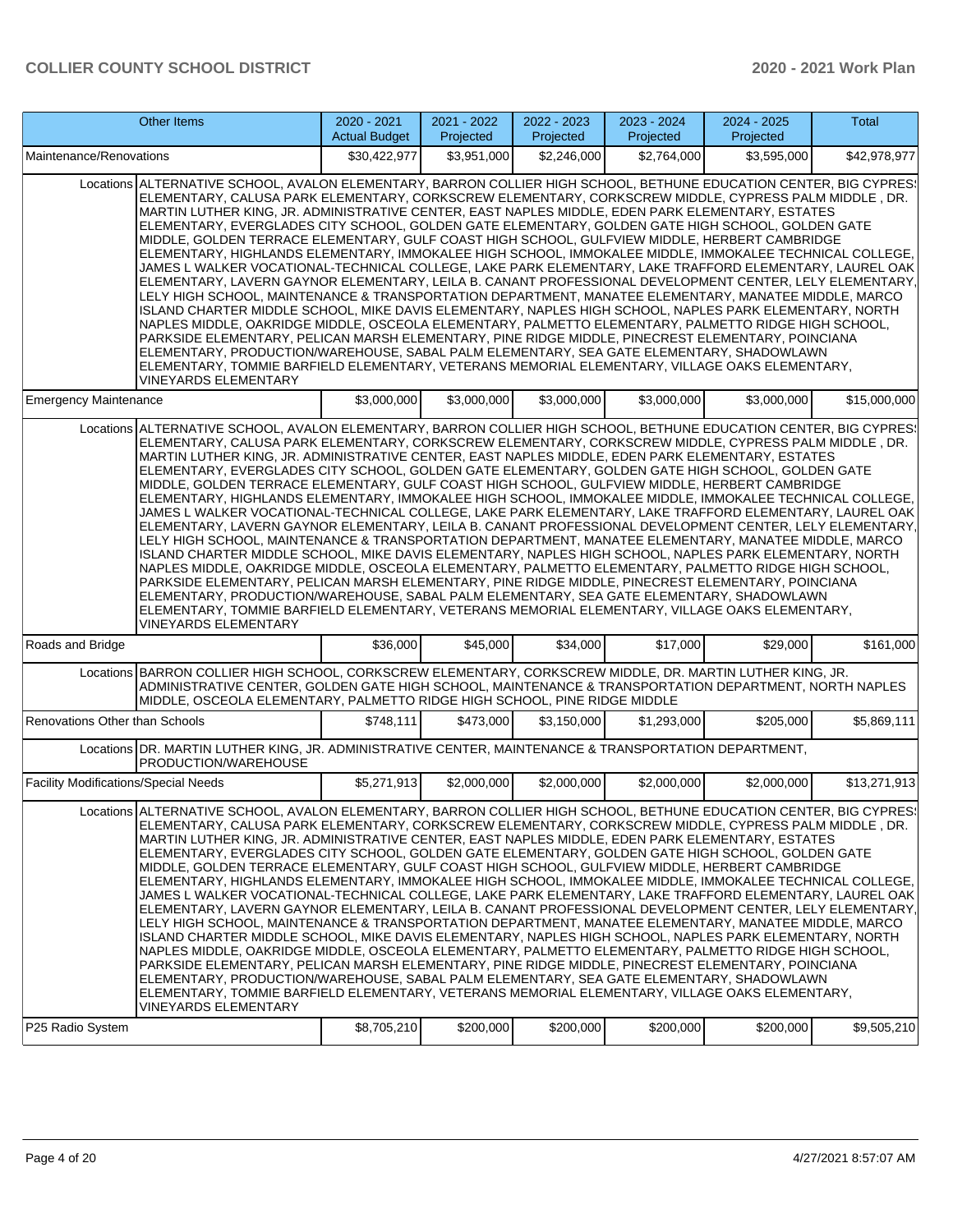| Locations ALTERNATIVE SCHOOL, AVALON ELEMENTARY, BARRON COLLIER HIGH SCHOOL, BETHUNE EDUCATION CENTER, BIG CYPRES:<br>ELEMENTARY, CALUSA PARK ELEMENTARY, CORKSCREW ELEMENTARY, CORKSCREW MIDDLE, CYPRESS PALM MIDDLE , DR.<br>MARTIN LUTHER KING, JR. ADMINISTRATIVE CENTER, EAST NAPLES MIDDLE, EDEN PARK ELEMENTARY, ESTATES<br>ELEMENTARY. EVERGLADES CITY SCHOOL. GOLDEN GATE ELEMENTARY. GOLDEN GATE HIGH SCHOOL. GOLDEN GATE<br>MIDDLE, GOLDEN TERRACE ELEMENTARY, GULF COAST HIGH SCHOOL, GULFVIEW MIDDLE, HERBERT CAMBRIDGE<br>ELEMENTARY, HIGHLANDS ELEMENTARY, IMMOKALEE HIGH SCHOOL, IMMOKALEE MIDDLE, IMMOKALEE TECHNICAL COLLEGE,<br>JAMES L WALKER VOCATIONAL-TECHNICAL COLLEGE, LAKE PARK ELEMENTARY, LAKE TRAFFORD ELEMENTARY, LAUREL OAK<br>ELEMENTARY, LAVERN GAYNOR ELEMENTARY, LEILA B. CANANT PROFESSIONAL DEVELOPMENT CENTER, LELY ELEMENTARY,<br>LELY HIGH SCHOOL, MAINTENANCE & TRANSPORTATION DEPARTMENT, MANATEE ELEMENTARY, MANATEE MIDDLE, MARCO<br>ISLAND CHARTER MIDDLE SCHOOL. MIKE DAVIS ELEMENTARY. NAPLES HIGH SCHOOL. NAPLES PARK ELEMENTARY. NORTH<br>NAPLES MIDDLE, OAKRIDGE MIDDLE, OSCEOLA ELEMENTARY, PALMETTO ELEMENTARY, PALMETTO RIDGE HIGH SCHOOL,<br>PARKSIDE ELEMENTARY, PELICAN MARSH ELEMENTARY, PINE RIDGE MIDDLE, PINECREST ELEMENTARY, POINCIANA<br>ELEMENTARY, PRODUCTION/WAREHOUSE, SABAL PALM ELEMENTARY, SEA GATE ELEMENTARY, SHADOWLAWN<br>ELEMENTARY. TOMMIE BARFIELD ELEMENTARY. VETERANS MEMORIAL ELEMENTARY. VILLAGE OAKS ELEMENTARY.<br><b>VINEYARDS ELEMENTARY</b>  |               |                  |              |              |              |               |
|------------------------------------------------------------------------------------------------------------------------------------------------------------------------------------------------------------------------------------------------------------------------------------------------------------------------------------------------------------------------------------------------------------------------------------------------------------------------------------------------------------------------------------------------------------------------------------------------------------------------------------------------------------------------------------------------------------------------------------------------------------------------------------------------------------------------------------------------------------------------------------------------------------------------------------------------------------------------------------------------------------------------------------------------------------------------------------------------------------------------------------------------------------------------------------------------------------------------------------------------------------------------------------------------------------------------------------------------------------------------------------------------------------------------------------------------------------------------------------------------------------------------------------|---------------|------------------|--------------|--------------|--------------|---------------|
| Maintenance Capital Actions                                                                                                                                                                                                                                                                                                                                                                                                                                                                                                                                                                                                                                                                                                                                                                                                                                                                                                                                                                                                                                                                                                                                                                                                                                                                                                                                                                                                                                                                                                        | \$0           | \$2,639,000      | \$2,639,000  | \$2,639,000  | \$2,639,000  | \$10,556,000  |
| Locations ALTERNATIVE SCHOOL, AVALON ELEMENTARY, BARRON COLLIER HIGH SCHOOL, BETHUNE EDUCATION CENTER, BIG CYPRES:<br>ELEMENTARY, CALUSA PARK ELEMENTARY, CORKSCREW ELEMENTARY, CORKSCREW MIDDLE, CYPRESS PALM MIDDLE, DR.<br>IMARTIN LUTHER KING. JR. ADMINISTRATIVE CENTER. EAST NAPLES MIDDLE. EDEN PARK ELEMENTARY. ESTATES<br>ELEMENTARY, EVERGLADES CITY SCHOOL, GOLDEN GATE ELEMENTARY, GOLDEN GATE HIGH SCHOOL, GOLDEN GATE<br>IMIDDLE. GOLDEN TERRACE ELEMENTARY. GULF COAST HIGH SCHOOL. GULFVIEW MIDDLE. HERBERT CAMBRIDGE<br>ELEMENTARY, HIGHLANDS ELEMENTARY, IMMOKALEE HIGH SCHOOL, IMMOKALEE MIDDLE, IMMOKALEE TECHNICAL COLLEGE,<br>JAMES L WALKER VOCATIONAL-TECHNICAL COLLEGE. LAKE PARK ELEMENTARY. LAKE TRAFFORD ELEMENTARY. LAUREL OAK<br>ELEMENTARY, LAVERN GAYNOR ELEMENTARY, LEILA B. CANANT PROFESSIONAL DEVELOPMENT CENTER, LELY ELEMENTARY,<br>LELY HIGH SCHOOL, MAINTENANCE & TRANSPORTATION DEPARTMENT, MANATEE ELEMENTARY, MANATEE MIDDLE, MARCO<br>ISLAND CHARTER MIDDLE SCHOOL, MIKE DAVIS ELEMENTARY, NAPLES HIGH SCHOOL, NAPLES PARK ELEMENTARY, NORTH<br>NAPLES MIDDLE, OAKRIDGE MIDDLE, OSCEOLA ELEMENTARY, PALMETTO ELEMENTARY, PALMETTO RIDGE HIGH SCHOOL,<br>PARKSIDE ELEMENTARY, PELICAN MARSH ELEMENTARY, PINE RIDGE MIDDLE, PINECREST ELEMENTARY, POINCIANA<br>ELEMENTARY, PRODUCTION/WAREHOUSE, SABAL PALM ELEMENTARY, SEA GATE ELEMENTARY, SHADOWLAWN<br>ELEMENTARY, TOMMIE BARFIELD ELEMENTARY, VETERANS MEMORIAL ELEMENTARY, VILLAGE OAKS ELEMENTARY,<br><b>VINEYARDS ELEMENTARY</b> |               |                  |              |              |              |               |
| Everglades Storm Mitigation                                                                                                                                                                                                                                                                                                                                                                                                                                                                                                                                                                                                                                                                                                                                                                                                                                                                                                                                                                                                                                                                                                                                                                                                                                                                                                                                                                                                                                                                                                        | \$104,139     | \$0 <sub>1</sub> | \$0          | \$0          | \$0          | \$104,139     |
| Locations EVERGLADES CITY SCHOOL                                                                                                                                                                                                                                                                                                                                                                                                                                                                                                                                                                                                                                                                                                                                                                                                                                                                                                                                                                                                                                                                                                                                                                                                                                                                                                                                                                                                                                                                                                   |               |                  |              |              |              |               |
| Total:                                                                                                                                                                                                                                                                                                                                                                                                                                                                                                                                                                                                                                                                                                                                                                                                                                                                                                                                                                                                                                                                                                                                                                                                                                                                                                                                                                                                                                                                                                                             | \$103,584,801 | \$41,845,385     | \$43,545,438 | \$43,470,352 | \$41,065,968 | \$273,511,944 |

#### **Local 1.50 Mill Expenditure For Maintenance, Repair and Renovation**

Anticipated expenditures expected from local funding sources over the years covered by the current work plan.

| Item                                                         | $2020 - 2021$<br><b>Actual Budget</b> | 2021 - 2022<br>Projected | 2022 - 2023<br>Projected | 2023 - 2024<br>Projected | $2024 - 2025$<br>Projected | Total         |
|--------------------------------------------------------------|---------------------------------------|--------------------------|--------------------------|--------------------------|----------------------------|---------------|
| Remaining Maint and Repair from 1.5 Mills                    | \$103,584,801                         | \$41,845,385             | \$43,545,438             | \$43,470,352             | \$41,065,968               | \$273,511,944 |
| Maintenance/Repair Salaries                                  | \$12,007,090                          | \$12,248,290             | \$12,637,254             | \$12,958,922             | \$13,287,195               | \$63,138,751  |
| School Bus Purchases                                         | \$6,367,164                           | \$4,898,348              | \$4,999,626              | \$5,150,349              | \$5,519,428                | \$26,934,915  |
| Other Vehicle Purchases                                      | \$830,823                             | \$791,436                | \$818,660                | \$505,257                | \$731,614                  | \$3,677,790   |
| Capital Outlay Equipment                                     | \$11,496,000                          | \$14,664,000             | \$14,908,000             | \$15,708,000             | \$16,519,000               | \$73,295,000  |
| Rent/Lease Payments                                          | \$0                                   | \$0                      | \$0                      | \$0                      | \$0                        | \$0           |
| ICOP Debt Service                                            | \$35,000,000                          | \$37,000,000             | \$37,000,000             | \$37,000,000             | \$37,000,000               | \$183,000,000 |
| Rent/Lease Relocatables                                      | \$816,210                             | \$788,000                | \$788,000                | \$788,000                | \$788,000                  | \$3,968,210   |
| <b>Environmental Problems</b>                                | \$0                                   | \$0                      | \$0                      | \$0                      | \$0                        | \$0           |
| ls.1011.14 Debt Service                                      | \$0                                   | \$0                      | \$0                      | \$0                      | \$0                        | \$0           |
| Special Facilities Construction Account                      | \$0                                   | \$0                      | \$0                      | \$0                      | \$0                        | \$0           |
| Premiums for Property Casualty Insurance - 1011.71<br>(4a,b) | \$4,700,000                           | \$5,600,000              | \$6,000,000              | \$6,400,000              | \$6,800,000                | \$29,500,000  |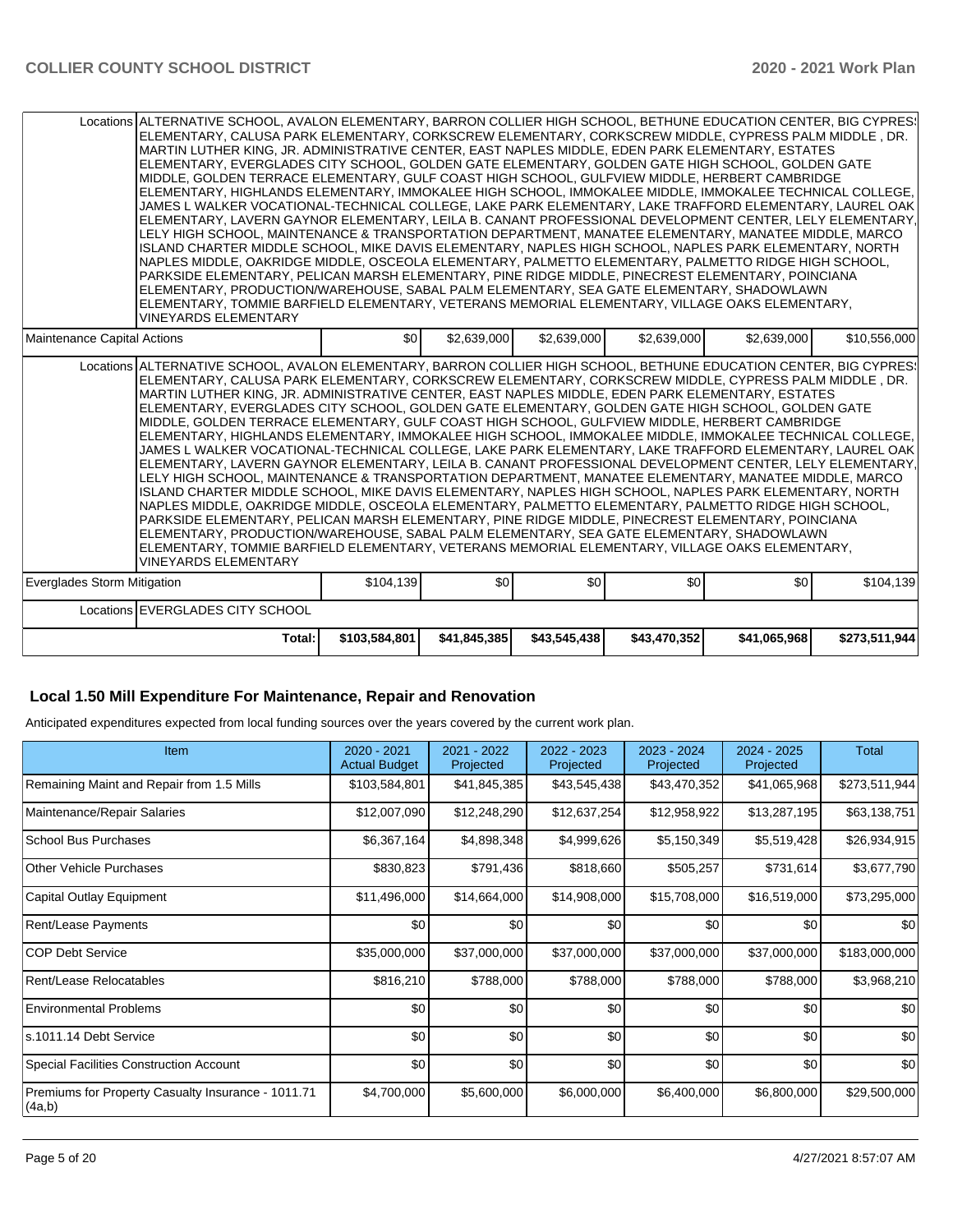| Qualified School Construction Bonds (QSCB) | \$0           | \$0           | \$0           | \$0           | \$0           | \$0           |
|--------------------------------------------|---------------|---------------|---------------|---------------|---------------|---------------|
| Qualified Zone Academy Bonds (QZAB)        | \$0           | \$0           | \$0           | \$0           | \$0           | \$0           |
| Other Capital Staff                        | \$682,145     | \$690,471     | \$1,736,629   | \$798,609     | \$820,576     | \$4,728,430   |
| <b>Facilities Supervision</b>              | \$1,941,186   | \$1,994,106   | \$2,048,612   | \$2,104,752   | \$2,162,577   | \$10,251,233  |
| Portable Renovations                       | \$70,000      | \$70,000      | \$70,000      | \$70,000      | \$70,000      | \$350,000     |
| District Capital Equipment                 | \$2,711,537   | \$189,300     | \$201,750     | \$267,700     | \$287,400     | \$3,657,687   |
| Portable Relocation                        | \$2,171,644   | \$320,000     | \$320,000     | \$120,000     | \$120,000     | \$3,051,644   |
| Site Acquisition                           | \$560,000     | \$0           | \$0           | \$0           | \$0           | \$560,000     |
| <b>Professional Services Retainer</b>      | \$182,615     | \$150,000     | \$150,000     | \$150,000     | \$150,000     | \$782,615     |
| Construction Blueprinting                  | \$50,000      | \$50,000      | \$50,000      | \$25,000      | \$25,000      | \$200,000     |
| <b>Permitting Services</b>                 | \$516,551     | \$275,000     | \$275,000     | \$175,000     | \$175,000     | \$1,416,551   |
| Technology Infrastructure Cabling          | \$5,552,502   | \$1,700,000   | \$1,525,000   | \$1,550,000   | \$2,000,000   | \$12,327,502  |
| <b>Site/Facility Testing</b>               | \$220,673     | \$200,000     | \$300,000     | \$100,000     | \$100,000     | \$920,673     |
| <b>Local Expenditure Totals:</b>           | \$189,460,941 | \$123,474,336 | \$127,373,969 | \$127,341,941 | \$127,621,758 | \$695,272,945 |

# **Revenue**

## **1.50 Mill Revenue Source**

Schedule of Estimated Capital Outlay Revenue from each currently approved source which is estimated to be available for expenditures on the projects included in the tentative district facilities work program. All amounts are NET after considering carryover balances, interest earned, new COP's, 1011.14 and 1011.15 loans, etc. Districts cannot use 1.5-Mill funds for salaries except for those explicitly associated with maintenance/repair projects. (1011.71 (5), F.S.)

| Item                                                                                | Fund | $2020 - 2021$<br><b>Actual Value</b> | $2021 - 2022$<br>Projected | $2022 - 2023$<br>Projected | $2023 - 2024$<br>Projected | $2024 - 2025$<br>Projected | Total             |
|-------------------------------------------------------------------------------------|------|--------------------------------------|----------------------------|----------------------------|----------------------------|----------------------------|-------------------|
| (1) Non-exempt property<br>lassessed valuation                                      |      | \$103,462,681,020                    | \$109,581,700,000          | \$116,004,900,000          | \$122,601,400,000          | \$129,402,500,000          | \$581,053,181,020 |
| $(2)$ The Millage projected for<br>discretionary capital outlay per<br>ls.1011.71   |      | 1.50                                 | 1.15                       | 1.15                       | 1.15                       | 1.15                       |                   |
| $(3)$ Full value of the 1.50-Mill<br>discretionary capital outlay per<br>ls.1011.71 |      | \$173,817,304                        | \$184.097.256              | \$194,888,232              | \$205,970,352              | \$217,396,200              | \$976,169,344     |
| $(4)$ Value of the portion of the 1.50<br>-Mill ACTUALLY levied                     | 370  | \$148,986,261                        | \$120,978,197              | \$128,069,410              | \$135,351,946              | \$142,860,360              | \$676,246,174     |
| $(5)$ Difference of lines $(3)$ and $(4)$                                           |      | \$24,831,043                         | \$63,119,059               | \$66,818,822               | \$70,618,406               | \$74,535,840               | \$299,923,170     |

# **PECO Revenue Source**

The figure in the row designated "PECO Maintenance" will be subtracted from funds available for new construction because PECO maintenance dollars cannot be used for new construction.

| Item                         | Fund         | 2020 - 2021<br><b>Actual Budget</b> | 2021 - 2022<br>Projected | 2022 - 2023<br>Projected | 2023 - 2024<br>Projected | $2024 - 2025$<br>Projected | Total |
|------------------------------|--------------|-------------------------------------|--------------------------|--------------------------|--------------------------|----------------------------|-------|
| <b>PECO New Construction</b> | 340 <b>I</b> | <b>SO</b>                           | \$0                      | \$0                      | \$0 <sub>1</sub>         | \$0                        | \$0   |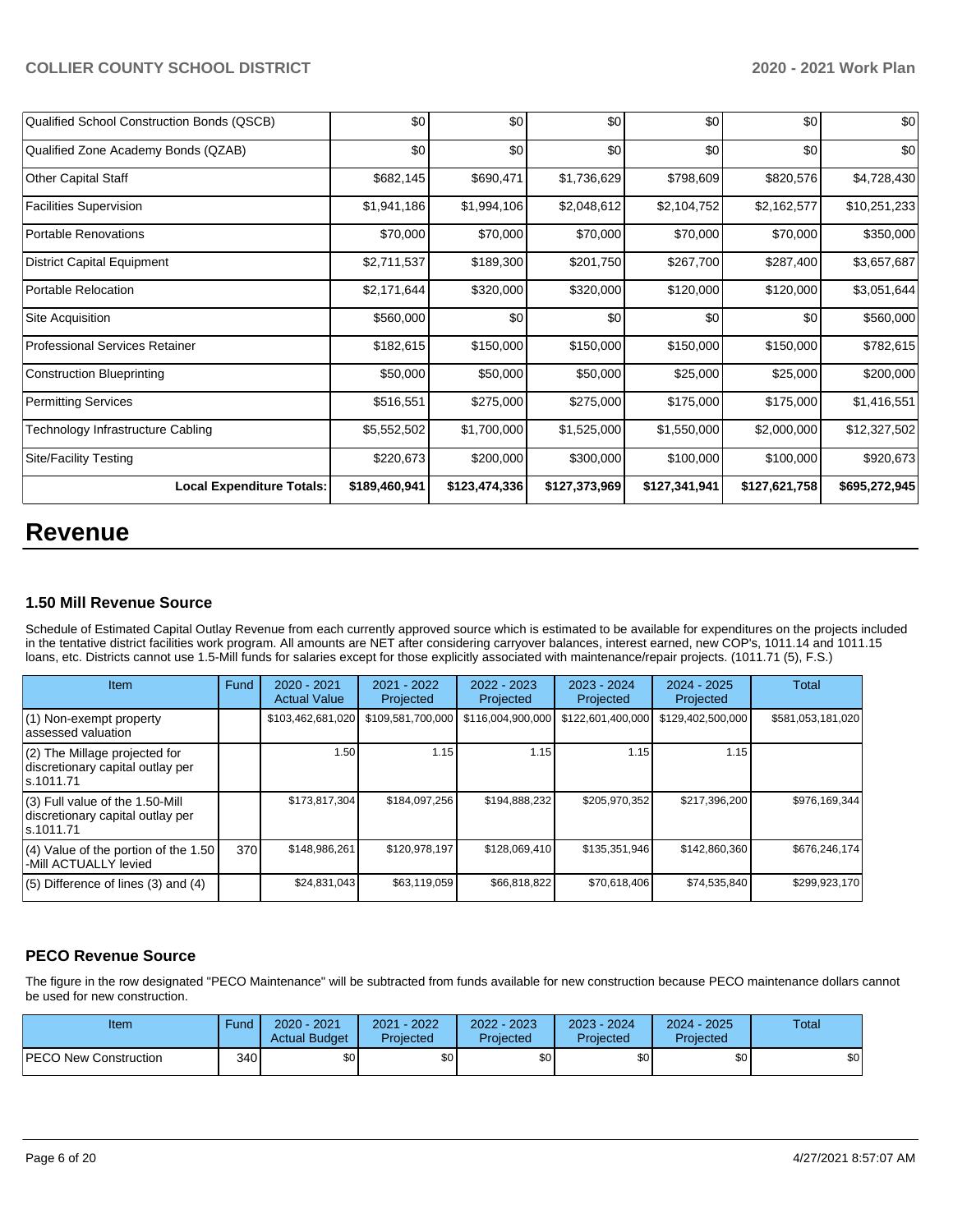| <b>PECO Maintenance Expenditures</b> | \$0 | \$0 <sub>1</sub> | \$C | ሶስ<br>ა∪ | ሰሰ<br>Ψ | ົົ<br>Ψ |
|--------------------------------------|-----|------------------|-----|----------|---------|---------|
|                                      | \$0 | \$0              | \$0 | \$0      | \$0     | \$0     |

### **CO & DS Revenue Source**

Revenue from Capital Outlay and Debt Service funds.

| Item                                      | Fund | $2020 - 2021$<br><b>Actual Budget</b> | $2021 - 2022$<br>Projected | $2022 - 2023$<br>Projected | $2023 - 2024$<br>Projected | $2024 - 2025$<br>Projected | Total       |
|-------------------------------------------|------|---------------------------------------|----------------------------|----------------------------|----------------------------|----------------------------|-------------|
| ICO & DS Cash Flow-through<br>Distributed | 360  | \$1.911.105                           | \$1,911,105                | \$1.911.105                | \$1.911.105                | \$1,911,105                | \$9.555.525 |
| ICO & DS Interest on<br>Undistributed CO  | 360  | \$55.951                              | \$55.951                   | \$55.951                   | \$55,951                   | \$55.951                   | \$279,755   |
|                                           |      | \$1,967,056                           | \$1,967,056                | \$1,967,056                | \$1,967,056                | \$1,967,056                | \$9,835,280 |

#### **Fair Share Revenue Source**

Nothing reported for this section. All legally binding commitments for proportionate fair-share mitigation for impacts on public school facilities must be included in the 5-year district work program.

#### **Sales Surtax Referendum**

Specific information about any referendum for a 1-cent or ½-cent surtax referendum during the previous year.

**Did the school district hold a surtax referendum during the past fiscal year 2019 - 2020?**

No

## **Additional Revenue Source**

Any additional revenue sources

| <b>Item</b>                                                                                            | 2020 - 2021<br><b>Actual Value</b> | $2021 - 2022$<br>Projected | 2022 - 2023<br>Projected | 2023 - 2024<br>Projected | $2024 - 2025$<br>Projected | Total       |
|--------------------------------------------------------------------------------------------------------|------------------------------------|----------------------------|--------------------------|--------------------------|----------------------------|-------------|
| Proceeds from a s.1011.14/15 F.S. Loans I                                                              | \$0                                | \$0                        | \$0                      | \$0                      | \$0                        | \$0         |
| District Bonds - Voted local bond<br>referendum proceeds per s.9, Art VII<br><b>State Constitution</b> | \$0                                | \$0                        | \$0                      | \$0                      | \$0                        | \$0         |
| Proceeds from Special Act Bonds                                                                        | \$0                                | \$0                        | \$0                      | \$0                      | \$0                        | \$0         |
| Estimated Revenue from CO & DS Bond<br>Sale                                                            | \$0                                | \$0                        | \$0                      | \$0                      | \$0                        | \$0         |
| Proceeds from Voted Capital<br>Improvements millage                                                    | \$0                                | \$0                        | \$0                      | \$0                      | \$0                        | \$0         |
| Other Revenue for Other Capital Projects                                                               | \$1,806,040                        | \$1,412,000                | \$1,412,000              | \$1,412,000              | \$1,412,000                | \$7,454,040 |
| Proceeds from 1/2 cent sales surtax<br>authorized by school board                                      | \$0                                | \$0                        | \$0                      | \$0                      | \$0                        | \$0         |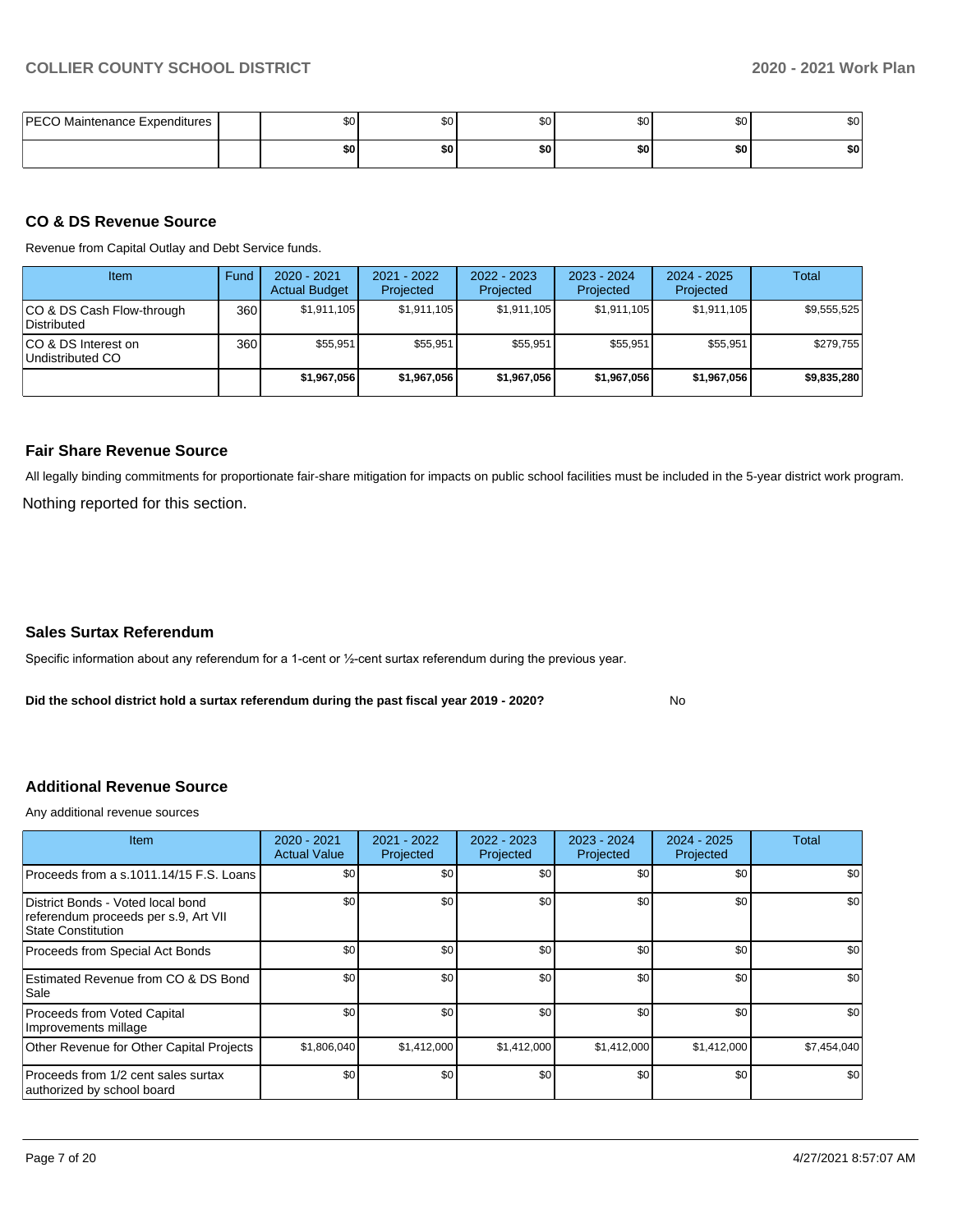| Proceeds from local governmental<br>infrastructure sales surtax                                                           | \$0           | \$0           | \$0          | \$0          | \$0          | \$0           |
|---------------------------------------------------------------------------------------------------------------------------|---------------|---------------|--------------|--------------|--------------|---------------|
| Proceeds from Certificates of<br>Participation (COP's) Sale                                                               | \$0           | \$0           | \$0          | \$0          | \$0          | \$0           |
| Classrooms First Bond proceeds amount<br>authorized in FY 1997-98                                                         | \$0           | \$0           | \$0          | \$0          | \$0          | \$0           |
| <b>Classrooms for Kids</b>                                                                                                | \$0           | \$0           | \$0          | \$0          | \$0          | \$0           |
| <b>District Equity Recognition</b>                                                                                        | \$0           | \$0           | \$0          | \$0          | \$0          | \$0           |
| <b>Federal Grants</b>                                                                                                     | \$0           | \$0           | \$0          | \$0          | \$0          | \$0           |
| Proportionate share mitigation (actual<br>cash revenue only, not in kind donations)                                       | \$0           | \$0           | \$0          | \$0          | \$0          | \$0           |
| Impact fees received                                                                                                      | \$11,000,000  | \$11,000,000  | \$11,000,000 | \$11,000,000 | \$11,000,000 | \$55,000,000  |
| Private donations                                                                                                         | \$0           | \$0           | \$0          | \$0          | \$0          | \$0           |
| Grants from local governments or not-for-<br>profit organizations                                                         | \$0           | \$0           | \$0          | \$0          | \$0          | \$0           |
| Interest, Including Profit On Investment                                                                                  | \$1,265,346   | \$900,000     | \$800,000    | \$700,000    | \$600,000    | \$4,265,346   |
| Revenue from Bonds pledging proceeds<br>from 1 cent or 1/2 cent Sales Surtax                                              | \$0           | \$0           | \$0          | \$0          | \$0          | \$0           |
| <b>Total Fund Balance Carried Forward</b>                                                                                 | \$217,789,340 | \$1,194,007   | \$816,351    | \$187,443    | \$430,483    | \$220,417,624 |
| General Capital Outlay Obligated Fund<br><b>Balance Carried Forward From Total</b><br><b>Fund Balance Carried Forward</b> | \$0           | \$0           | \$0          | \$0          | \$0          | \$0           |
| Special Facilities Construction Account                                                                                   | \$0           | \$0           | \$0          | \$0          | \$0          | \$0           |
| One Cent - 1/2 Cent Sales Surtax Debt<br>Service From Total Fund Balance Carried<br>Forward                               | \$0           | \$0           | \$0          | \$0          | \$0          | \$0           |
| Capital Outlay Projects Funds Balance<br><b>Carried Forward From Total Fund</b><br><b>Balance Carried Forward</b>         | \$0           | \$0           | \$0          | \$0          | \$0          | \$0           |
| School Reserve Use/Impact Fees                                                                                            | \$0           | \$90,000,000  | \$0          | \$0          | \$0          | \$90,000,000  |
| Future Vehicle Reserve Usage                                                                                              | \$0           | \$791,436     | \$818,660    | \$505,257    | \$731,614    | \$2,846,967   |
| <b>Subtotal</b>                                                                                                           | \$231,860,726 | \$105,297,443 | \$14,847,011 | \$13,804,700 | \$14,174,097 | \$379,983,977 |

# **Total Revenue Summary**

| <b>Item Name</b>                                           | 2020 - 2021<br><b>Budget</b> | 2021 - 2022<br>Projected | 2022 - 2023<br>Projected | $2023 - 2024$<br>Projected | $2024 - 2025$<br>Projected | <b>Five Year Total</b> |
|------------------------------------------------------------|------------------------------|--------------------------|--------------------------|----------------------------|----------------------------|------------------------|
| Local 1.5 Mill Discretionary Capital Outlay<br>Revenue     | \$148,986,261                | \$120,978,197            | \$128,069,410            | \$135,351,946              | \$142,860,360              | \$676,246,174          |
| PECO and 1.5 Mill Maint and Other 1.5<br>Mill Expenditures | (\$189,460,941)              | (\$123,474,336)          | (\$127,373,969)          | (\$127,341,941)            | (\$127,621,758)            | $(\$695,272,945)$      |
| <b>PECO Maintenance Revenue</b>                            | \$0                          | \$0                      | \$0                      | \$0                        | \$0                        | \$0                    |
| Available 1.50 Mill for New<br><b>Construction</b>         | ( \$40,474,680]              | (\$2,496,139)            | \$695.441                | \$8.010.005                | \$15,238,602               | (\$19,026,771)         |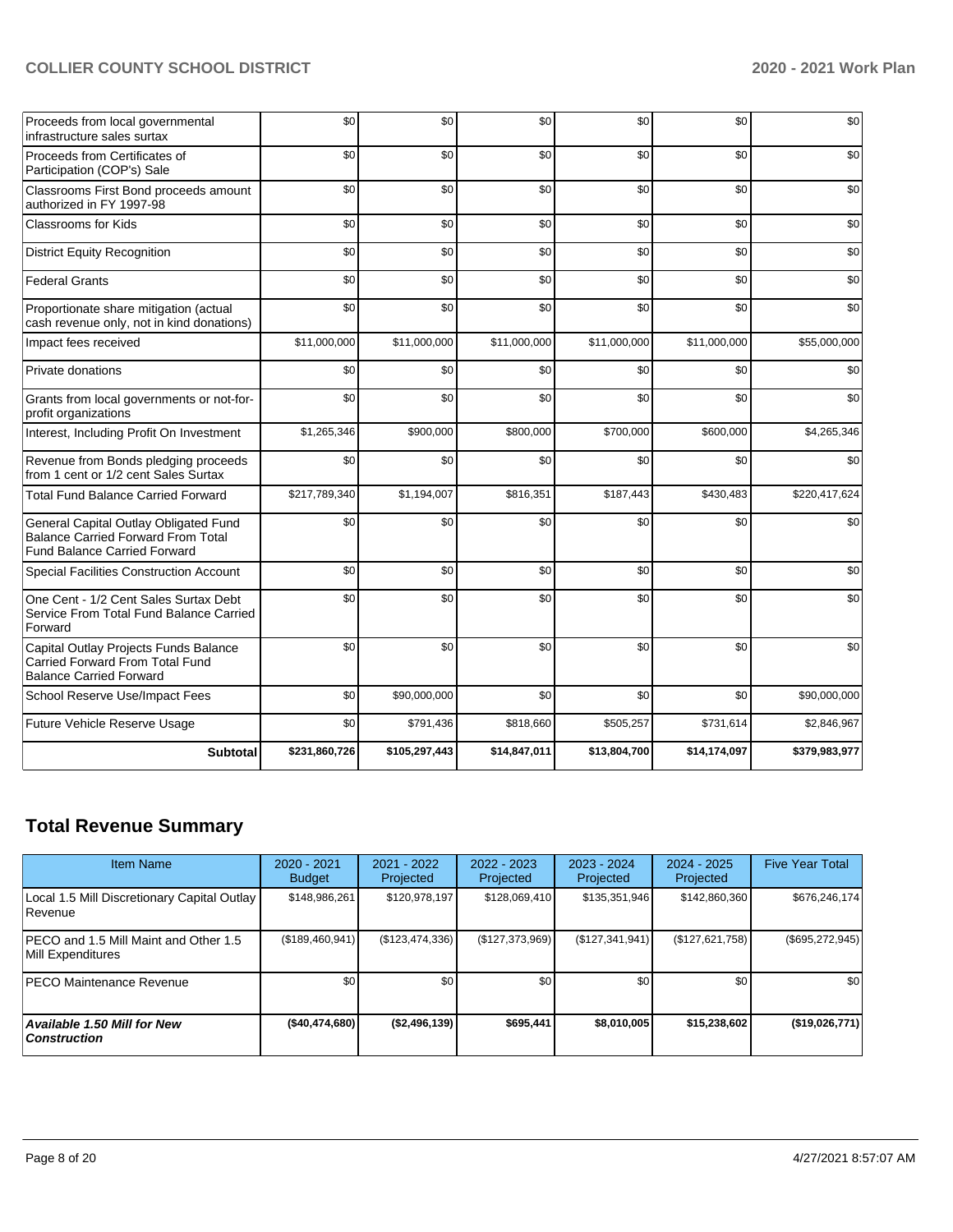| Item Name                        | 2020 - 2021<br><b>Budget</b> | 2021 - 2022<br>Projected | 2022 - 2023<br>Projected | 2023 - 2024<br>Projected | $2024 - 2025$<br>Projected | <b>Five Year Total</b> |
|----------------------------------|------------------------------|--------------------------|--------------------------|--------------------------|----------------------------|------------------------|
| CO & DS Revenue                  | \$1,967,056                  | \$1,967,056              | \$1,967,056              | \$1,967,056              | \$1,967,056                | \$9,835,280            |
| PECO New Construction Revenue    | \$0                          | \$0                      | \$0                      | \$0                      | \$0                        | \$0                    |
| Other/Additional Revenue         | \$231,860,726                | \$105,297,443            | \$14,847,011             | \$13,804,700             | \$14,174,097               | \$379,983,977          |
| <b>Total Additional Revenuel</b> | \$233,827,782                | \$107,264,499            | \$16,814,067             | \$15,771,756             | \$16,141,153               | \$389,819,257          |
| <b>Total Available Revenue</b>   | \$193,353,102                | \$104,768,360            | \$17,509,508             | \$23,781,761             | \$31,379,755               | \$370,792,486          |

# **Project Schedules**

# **Capacity Project Schedules**

A schedule of capital outlay projects necessary to ensure the availability of satisfactory classrooms for the projected student enrollment in K-12 programs.

| <b>Project Description</b>                                                    | Location                               |                          | 2020 - 2021  | 2021 - 2022  | 2022 - 2023 | 2023 - 2024 | 2024 - 2025    | <b>Total</b>      | Funded |
|-------------------------------------------------------------------------------|----------------------------------------|--------------------------|--------------|--------------|-------------|-------------|----------------|-------------------|--------|
| Addition/Renovations<br>Planning and<br>Construction to<br>accommodate growth | <b>IMMOKALEE HIGH</b><br><b>SCHOOL</b> | Planned<br>Cost:         | \$19,104,753 | \$0          | \$0         | \$0         | \$0            | \$19,104,753 Yes  |        |
|                                                                               |                                        | <b>Student Stations:</b> | $\Omega$     | $\Omega$     | 500         | 0           | 0              | 500               |        |
|                                                                               |                                        | <b>Total Classrooms:</b> | 0            | 0            | $\Omega$    | 0           | 0              | 0                 |        |
|                                                                               | Gross Sq Ft:                           |                          | 0            | 0            | 47,900      | 0           | $\overline{0}$ | 47,900            |        |
| New High School<br><b>GGG</b>                                                 | Location not<br>specified              | Planned<br>Cost:         | \$5,920,065  | \$90,000,000 | \$0         | \$0         | \$0            | \$95,920,065 Yes  |        |
|                                                                               |                                        | <b>Student Stations:</b> | $\Omega$     | U            | $\Omega$    | 0           | 0              | $\Omega$          |        |
|                                                                               | <b>Total Classrooms:</b>               |                          | $\Omega$     | $\Omega$     | $\Omega$    | 0           | $\overline{0}$ | 0                 |        |
|                                                                               | Gross Sq Ft:                           |                          | 300,000      | 0            | 0           | 0           | $\overline{0}$ | 300,000           |        |
|                                                                               | <b>Planned Cost:</b>                   |                          | \$25,024,818 | \$90,000,000 | \$0         | \$0         |                | \$0 \$115,024,818 |        |
|                                                                               |                                        | .                        |              |              | $- - -$     |             |                |                   |        |

| <b>Student Stations:</b> |         | 500    |  | 500     |
|--------------------------|---------|--------|--|---------|
| <b>Total Classrooms:</b> |         |        |  | υ       |
| Gross Sq Ft:             | 300,000 | 47,900 |  | 347,900 |

# **Other Project Schedules**

Major renovations, remodeling, and additions of capital outlay projects that do not add capacity to schools.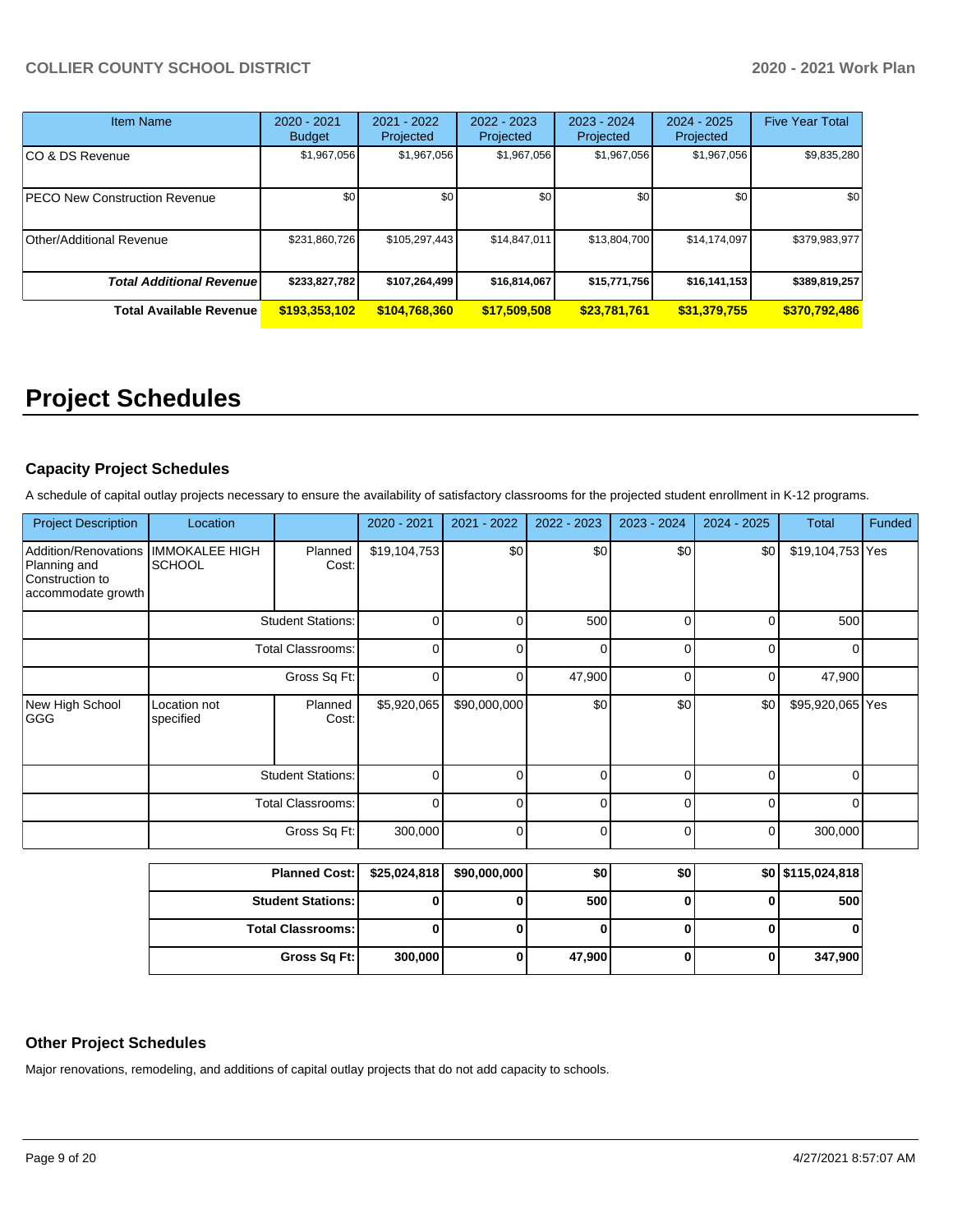| <b>Project Description</b>                            | Location               | $2020 - 2021$<br><b>Actual Budget</b> | 2021 - 2022<br>Projected | $2022 - 2023$<br>Projected | $2023 - 2024$<br>Projected | $2024 - 2025$<br>Projected | <b>Total</b>                   | Funded |
|-------------------------------------------------------|------------------------|---------------------------------------|--------------------------|----------------------------|----------------------------|----------------------------|--------------------------------|--------|
| <b>Transportation Facilities</b>                      | Location not specified | \$0                                   | \$0                      | \$0                        | \$0                        | \$10,000,000               | \$10,000,000 Yes               |        |
| Carry Forward for Subsequent<br>Years                 | Location not specified | \$12,061,188                          | \$816,351                | \$187,443                  | \$430,483                  | \$20,897                   | \$13,516,362 Yes               |        |
| <b>Property Management</b>                            | Location not specified | \$177,221                             | \$40,000                 | \$40,000                   | \$40,000                   | \$40,000                   | \$337,221 Yes                  |        |
| <b>Building Replacement/Self</b><br>Insured Retention | Location not specified | \$32,000,000                          | \$0                      | \$4,000,000                | \$10.000.000               | \$8,000,000                | \$54,000,000 Yes               |        |
| Reserve for Future Schools<br>Construction            | Location not specified | \$105,355,646                         | \$11,100,000             | \$11,100,000               | \$11,100,000               |                            | \$11,100,000 \$149,755,646 Yes |        |
| Reserve for Future Vehicle<br>Purchases               | Location not specified | \$3,070,826                           | \$0                      | \$0                        | \$0                        | \$0                        | \$3,070,826 Yes                |        |
| <b>Enterprise Resource Planning</b>                   | Location not specified | \$10,010,000                          | \$10,000                 | \$10,000                   | \$10,000                   | \$10,000                   | \$10,050,000 Yes               |        |
| <b>Charter School</b><br>Capital Flow Thru            | Location not specified | \$1,580,001                           | \$1,400,000              | \$1,400,000                | \$1,400,000                | \$1,400,000                | \$7,180,001 Yes                |        |
| Site Development                                      | Location not specified | \$107,274]                            | \$300,000                | \$0                        | \$0                        | \$0                        | \$407,274 Yes                  |        |
| <b>Stage Curtain Replacements</b>                     | Location not specified | \$450,778                             | \$120,000                | \$0                        | \$0                        | \$0                        | \$570,778 Yes                  |        |
| Storm Mitigation and Security<br>Improvements         | Location not specified | \$2,649,971                           | \$214,000                | \$0                        | \$0                        | \$0                        | \$2,863,971 Yes                |        |
| <b>EDU Facilities Security</b>                        | Location not specified | \$99,899                              | \$0                      | \$0                        | \$0                        | \$0                        | \$99,899 Yes                   |        |
| Transfer to Health and Safety<br>Maintenance          | Location not specified | \$765,480                             | \$768,009                | \$772,065                  | \$801,278                  | \$808,858                  | \$3,915,690 Yes                |        |
|                                                       |                        | \$168,328,284                         | \$14,768,360             | \$17,509,508               | \$23,781,761               | \$31,379,755               | \$255,767,668                  |        |

### **Additional Project Schedules**

Any projects that are not identified in the last approved educational plant survey.

Nothing reported for this section.

#### **Non Funded Growth Management Project Schedules**

Schedule indicating which projects, due to planned development, that CANNOT be funded from current revenues projected over the next five years.

Nothing reported for this section.

# **Tracking**

## **Capacity Tracking**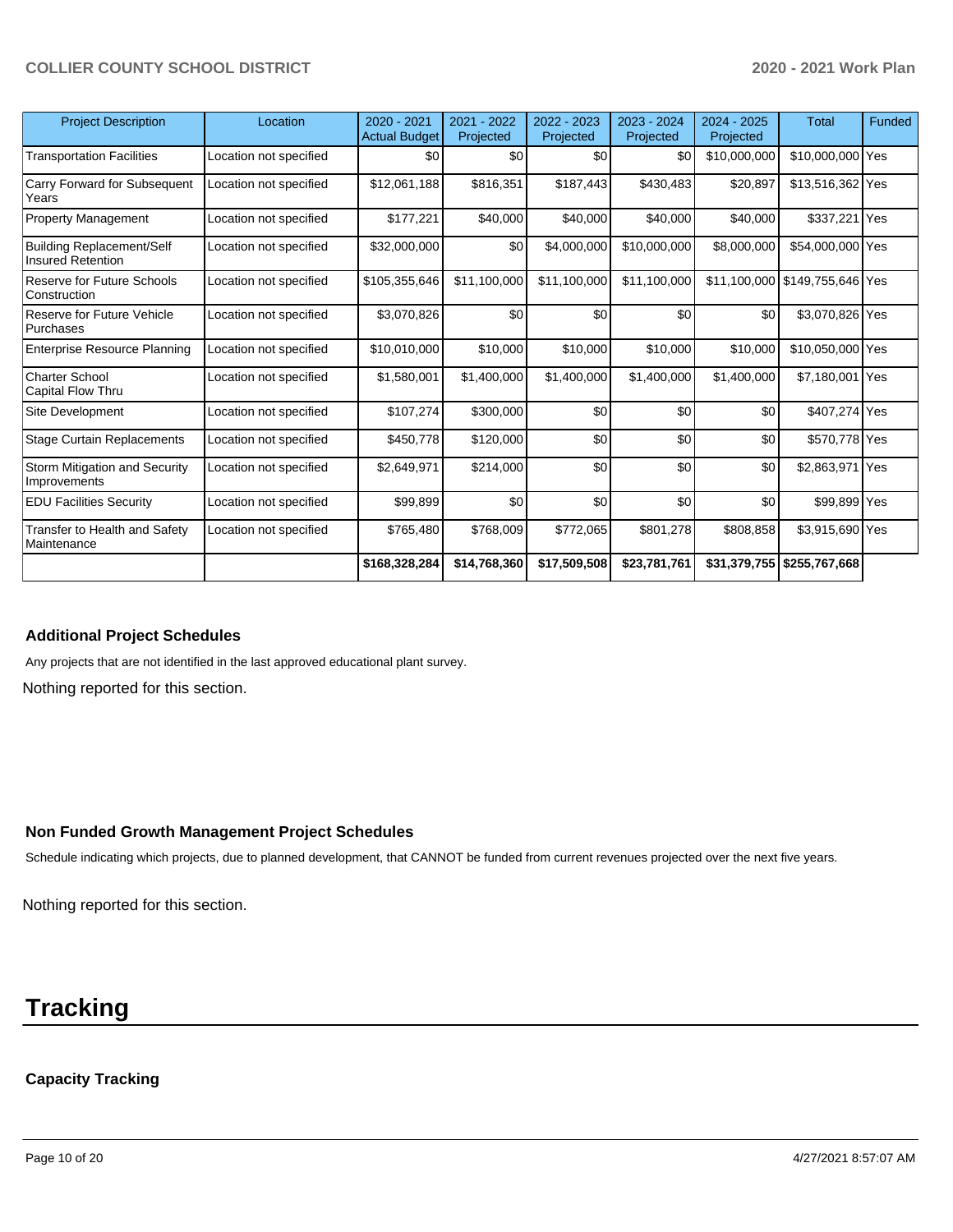| Location                                                                | $2020 -$<br>2021 Satis.<br>Stu. Sta. | Actual<br>$2020 -$<br>2021 FISH<br>Capacity | Actual<br>$2019 -$<br>2020<br><b>COFTE</b> | # Class<br><b>Rooms</b> | Actual<br>Average<br>$2020 -$<br>2021 Class<br><b>Size</b> | Actual<br>$2020 -$<br>2021<br><b>Utilization</b> | <b>New</b><br>Stu.<br>Capacity | <b>New</b><br>Rooms to<br>be<br>Added/Re<br>moved | Projected<br>$2024 -$<br>2025<br><b>COFTE</b> | Projected<br>$2024 -$<br>2025<br><b>Utilization</b> | Projected<br>$2024 -$<br><b>2025 Class</b><br><b>Size</b> |
|-------------------------------------------------------------------------|--------------------------------------|---------------------------------------------|--------------------------------------------|-------------------------|------------------------------------------------------------|--------------------------------------------------|--------------------------------|---------------------------------------------------|-----------------------------------------------|-----------------------------------------------------|-----------------------------------------------------------|
| <b>SEA GATE</b><br><b>ELEMENTARY</b>                                    | 854                                  | 854                                         | 750                                        | 44                      | 17                                                         | 88.00 %                                          | $\Omega$                       | $\Omega$                                          | 761                                           | 89.00 %                                             | 17                                                        |
| <b>HIGHLANDS</b><br><b>ELEMENTARY</b>                                   | 812                                  | 812                                         | 640                                        | 43                      | 15                                                         | 79.00 %                                          | $\Omega$                       | $\Omega$                                          | 628                                           | 77.00 %                                             | 15                                                        |
| <b>LAKE TRAFFORD</b><br>ELEMENTARY                                      | 881                                  | 881                                         | 702                                        | 48                      | 15                                                         | 80.00 %                                          | $\Omega$                       | $\Omega$                                          | 768                                           | 87.00 %                                             | 16                                                        |
| <b>AVALON ELEMENTARY</b>                                                | 560                                  | 560                                         | 444                                        | 30                      | 15                                                         | 79.00 %                                          | $\Omega$                       | $\Omega$                                          | 461                                           | 82.00 %                                             | 15                                                        |
| <b>EVERGLADES CITY</b><br><b>SCHOOL</b>                                 | 537                                  | 483                                         | 158                                        | 25                      | 6                                                          | 33.00 %                                          | $\Omega$                       | $\Omega$                                          | 190                                           | 39.00 %                                             | 8                                                         |
| <b>GULFVIEW MIDDLE</b>                                                  | 759                                  | 683                                         | 657                                        | 34                      | 19                                                         | 96.00 %                                          | $\Omega$                       | $\Omega$                                          | 641                                           | 94.00%                                              | 19                                                        |
| <b>GOLDEN GATE</b><br><b>ELEMENTARY</b>                                 | 797                                  | 797                                         | 374                                        | 40                      | 9                                                          | 47.00 %                                          | $\Omega$                       | $\Omega$                                          | 514                                           | 64.00 %                                             | 13                                                        |
| NAPLES PARK<br><b>ELEMENTARY</b>                                        | 773                                  | 773                                         | 391                                        | 41                      | 10                                                         | 51.00 %                                          | $\Omega$                       | $\Omega$                                          | 397                                           | 51.00 %                                             | 10                                                        |
| PINE RIDGE MIDDLE                                                       | 1,186                                | 1,067                                       | 1,032                                      | 53                      | 19                                                         | 97.00%                                           | $\Omega$                       | $\mathbf{0}$                                      | 964                                           | 90.00%                                              | 18                                                        |
| <b>LELY HIGH SCHOOL</b>                                                 | 2,103                                | 1,997                                       | 1,631                                      | 85                      | 19                                                         | 82.00%                                           | $\Omega$                       | $\mathbf{0}$                                      | 1,627                                         | 81.00%                                              | 19                                                        |
| NAPLES HIGH SCHOOL                                                      | 2,022                                | 1,920                                       | 1,719                                      | 84                      | 20                                                         | 90.00%                                           | $\Omega$                       | $\Omega$                                          | 1,852                                         | 96.00 %                                             | 22                                                        |
| <b>PINECREST</b><br><b>ELEMENTARY</b>                                   | 926                                  | 926                                         | 731                                        | 45                      | 16                                                         | 79.00 %                                          | $\Omega$                       | $\Omega$                                          | 681                                           | 74.00 %                                             | 15                                                        |
| <b>JAMES L WALKER</b><br><b>VOCATIONAL-</b><br><b>TECHNICAL COLLEGE</b> | 1,730                                | 2,076                                       | 691                                        | 79                      | 9                                                          | 33.00 %                                          | $\Omega$                       | $\Omega$                                          | 586                                           | 28.00 %                                             | $\overline{7}$                                            |
| <b>BARRON COLLIER HIGH</b><br><b>SCHOOL</b>                             | 1,933                                | 1,836                                       | 1,585                                      | 82                      | 19                                                         | 86.00 %                                          | $\Omega$                       | $\Omega$                                          | 1,673                                         | 91.00%                                              | 20                                                        |
| <b>GOLDEN GATE MIDDLE</b>                                               | 1,377                                | 1,239                                       | 1,119                                      | 58                      | 19                                                         | 90.00 %                                          | $\Omega$                       | $\Omega$                                          | 970                                           | 78.00 %                                             | 17                                                        |
| <b>BIG CYPRESS</b><br><b>ELEMENTARY</b>                                 | 940                                  | 940                                         | 894                                        | 49                      | 18                                                         | 95.00 %                                          | $\Omega$                       | $\mathbf{0}$                                      | 947                                           | 101.00%                                             | 19                                                        |
| <b>EAST NAPLES MIDDLE</b>                                               | 1,132                                | 1,018                                       | 976                                        | 51                      | 19                                                         | 96.00 %                                          | $\Omega$                       | $\Omega$                                          | 793                                           | 78.00 %                                             | 16                                                        |
| POINCIANA<br><b>ELEMENTARY</b>                                          | 763                                  | 763                                         | 581                                        | 41                      | 14                                                         | 76.00 %                                          | $\Omega$                       | $\Omega$                                          | 570                                           | 75.00 %                                             | 14                                                        |
| <b>GOLDEN TERRACE</b><br><b>ELEMENTARY</b>                              | 747                                  | 747                                         | 382                                        | 39                      | 10                                                         | 51.00 %                                          | $\Omega$                       | $\Omega$                                          | 439                                           | 59.00 %                                             | 11                                                        |
| <b>IMMOKALEE MIDDLE</b>                                                 | 1,972                                | 1,774                                       | 1,741                                      | 85                      | 20                                                         | 98.00 %                                          | $\overline{0}$                 | $\mathbf 0$                                       | 1,676                                         | 94.00 %                                             | 20                                                        |
| <b>VINEYARDS</b><br><b>ELEMENTARY</b>                                   | 973                                  | 973                                         | 890                                        | 52                      | 17                                                         | 91.00%                                           | $\Omega$                       | $\Omega$                                          | 897                                           | 92.00 %                                             | 17                                                        |
| LELY ELEMENTARY                                                         | 821                                  | 821                                         | 509                                        | 45                      | 11                                                         | 62.00%                                           | $\overline{0}$                 | 0                                                 | 591                                           | 72.00 %                                             | 13                                                        |
| LAUREL OAK<br><b>ELEMENTARY</b>                                         | 1,060                                | 1,060                                       | 1,109                                      | 57                      | 19                                                         | 105.00 %                                         | $\overline{0}$                 | 0                                                 | 1,260                                         | 119.00 %                                            | 22                                                        |
| IMMOKALEE HIGH<br><b>SCHOOL</b>                                         | 2,142                                | 2,034                                       | 1,728                                      | 90                      | 19                                                         | 85.00 %                                          | 250                            | 8                                                 | 2,141                                         | 94.00 %                                             | 22                                                        |
| <b>OAKRIDGE MIDDLE</b>                                                  | 1,461                                | 1,314                                       | 1,198                                      | 63                      | 19                                                         | 91.00%                                           | $\Omega$                       | 0                                                 | 1,397                                         | 106.00%                                             | 22                                                        |
| ALTERNATIVE SCHOOL                                                      | 282                                  | 282                                         | 232                                        | 15                      | 15                                                         | 82.00 %                                          | $\overline{0}$                 | 0                                                 | $\mathbf 0$                                   | 0.00%                                               | $\mathbf 0$                                               |
| MANATEE<br><b>ELEMENTARY</b>                                            | 798                                  | 798                                         | 585                                        | 44                      | 13                                                         | 73.00 %                                          | $\Omega$                       | $\mathbf 0$                                       | 651                                           | 82.00 %                                             | 15                                                        |
| MANATEE MIDDLE                                                          | 1,448                                | 1,303                                       | 925                                        | 63                      | 15                                                         | 71.00%                                           | $\overline{0}$                 | 0                                                 | 739                                           | 57.00 %                                             | 12                                                        |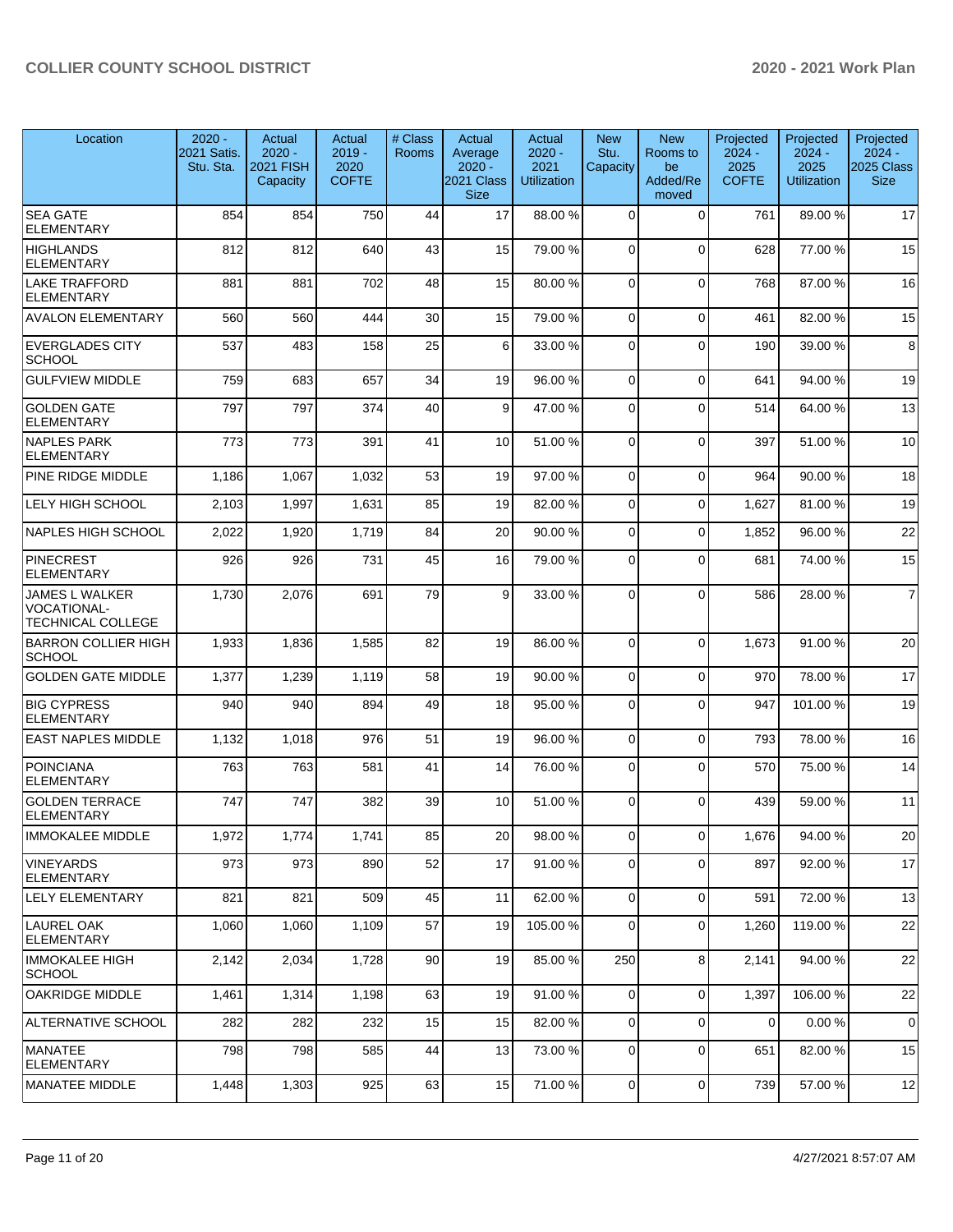| <b>PELICAN MARSH</b><br><b>ELEMENTARY</b>                     | 846    | 846    | 730    | 46    | 16 | 86.00 % | 0              | 0           | 729      | 86.00 % | 16          |
|---------------------------------------------------------------|--------|--------|--------|-------|----|---------|----------------|-------------|----------|---------|-------------|
| <b>VILLAGE OAKS</b><br><b>ELEMENTARY</b>                      | 839    | 839    | 568    | 45    | 13 | 68.00 % | 0              | $\Omega$    | 656      | 78.00 % | 15          |
| <b>NORTH NAPLES MIDDLE</b>                                    | 1,093  | 983    | 948    | 48    | 20 | 96.00 % | 0              | $\Omega$    | 841      | 86.00 % | 18          |
| <b>GULF COAST HIGH</b><br><b>SCHOOL</b>                       | 1,866  | 1,772  | 2,175  | 78    | 28 | 123.00% | 0              | $\Omega$    | 1,691    | 95.00 % | 22          |
| <b>CORKSCREW</b><br><b>ELEMENTARY</b>                         | 836    | 836    | 697    | 45    | 15 | 83.00 % | 0              | $\Omega$    | 834      | 100.00% | 19          |
| <b>CORKSCREW MIDDLE</b>                                       | 1,118  | 1,006  | 890    | 47    | 19 | 89.00 % | $\Omega$       | $\Omega$    | 993      | 99.00 % | 21          |
| <b>OSCEOLA</b><br><b>ELEMENTARY</b>                           | 783    | 783    | 689    | 42    | 16 | 88.00 % | $\mathbf 0$    | $\Omega$    | 757      | 97.00 % | 18          |
| <b>CALUSA PARK</b><br><b>ELEMENTARY</b>                       | 900    | 900    | 643    | 47    | 14 | 71.00 % | 0              | $\Omega$    | 661      | 73.00 % | 14          |
| <b>PARKSIDE</b><br><b>ELEMENTARY</b>                          | 919    | 919    | 652    | 49    | 13 | 71.00 % | $\mathbf 0$    | $\Omega$    | 736      | 80.00 % | 15          |
| <b>SABAL PALM</b><br><b>ELEMENTARY</b>                        | 761    | 761    | 565    | 41    | 14 | 74.00 % | $\mathbf 0$    | $\Omega$    | 665      | 87.00 % | 16          |
| <b>LAVERN GAYNOR</b><br><b>ELEMENTARY</b>                     | 567    | 567    | 434    | 27    | 16 | 77.00 % | 0              | $\Omega$    | 281      | 50.00 % | 10          |
| <b>HERBERT CAMBRIDGE</b><br><b>ELEMENTARY</b>                 | 409    | 409    | 425    | 20    | 21 | 104.00% | $\mathbf 0$    | $\Omega$    | 266      | 65.00 % | 13          |
| <b>GOLDEN GATE HIGH</b><br><b>SCHOOL</b>                      | 2,058  | 1,955  | 1,722  | 87    | 20 | 88.00 % | $\mathbf 0$    | $\Omega$    | 1,867    | 95.00 % | 21          |
| PALMETTO RIDGE HIGH<br><b>SCHOOL</b>                          | 2,164  | 2,055  | 1,962  | 92    | 21 | 95.00 % | 0              | $\Omega$    | 1,786    | 87.00 % | 19          |
| <b>MIKE DAVIS</b><br><b>ELEMENTARY</b>                        | 919    | 919    | 612    | 49    | 12 | 67.00 % | $\mathbf 0$    | $\Omega$    | 539      | 59.00 % | 11          |
| <b>IMMOKALEE</b><br>TECHNICAL COLLEGE                         | 421    | 631    | 70     | 23    | 3  | 11.00 % | $\mathbf 0$    | $\Omega$    | $\Omega$ | 0.00%   | $\mathbf 0$ |
| <b>ESTATES ELEMENTARY</b>                                     | 748    | 748    | 662    | 40    | 17 | 89.00 % | 0              | $\Omega$    | 763      | 102.00% | 19          |
| <b>VETERANS MEMORIAL</b><br><b>ELEMENTARY</b>                 | 929    | 929    | 764    | 48    | 16 | 82.00 % | 0              | $\Omega$    | 804      | 87.00 % | 17          |
| <b>MARCO ISLAND</b><br><b>CHARTER MIDDLE</b><br><b>SCHOOL</b> | 523    | 470    | 393    | 23    | 17 | 84.00 % | $\Omega$       | $\Omega$    | $\Omega$ | 0.00%   | $\mathbf 0$ |
| <b>CYPRESS PALM MIDDLE</b>                                    | 1,325  | 1,192  | 752    | 56    | 13 | 63.00 % | $\overline{0}$ | $\Omega$    | 762      | 64.00 % | 14          |
| <b>BETHUNE EDUCATION</b><br><b>CENTER</b>                     | 250    | 250    | 219    | 11    | 20 | 87.00 % | 0              | $\Omega$    | $\Omega$ | 0.00%   | $\mathbf 0$ |
| <b>LAKE PARK</b><br>ELEMENTARY                                | 638    | 638    | 519    | 33    | 16 | 81.00 % | 0              | $\mathbf 0$ | 514      | 81.00 % | 16          |
| <b>TOMMIE BARFIELD</b><br><b>ELEMENTARY</b>                   | 640    | 640    | 513    | 34    | 15 | 80.00 % | 0              | $\mathbf 0$ | 501      | 78.00 % | 15          |
| <b>SHADOWLAWN</b><br><b>ELEMENTARY</b>                        | 660    | 660    | 499    | 34    | 15 | 76.00 % | $\overline{0}$ | $\mathbf 0$ | 564      | 85.00 % | 17          |
| <b>EDEN PARK</b><br>ELEMENTARY                                | 824    | 824    | 661    | 43    | 15 | 80.00 % | $\overline{0}$ | $\mathbf 0$ | 658      | 80.00 % | 15          |
| PALMETTO<br><b>ELEMENTARY</b>                                 | 919    | 919    | 451    | 49    | 9  | 49.00 % | $\mathbf 0$    | $\mathbf 0$ | 511      | 56.00 % | 10          |
|                                                               | 55,744 | 54,182 | 43,590 | 2,642 | 16 | 80.45 % | 250            | 8           | 43,193   | 79.35 % | 16          |

The COFTE Projected Total (43,193) for 2024 - 2025 must match the Official Forecasted COFTE Total (43,714 ) for 2024 - 2025 before this section can be completed. In the event that the COFTE Projected Total does not match the Official forecasted COFTE, then the Balanced Projected COFTE Table should be used to balance COFTE.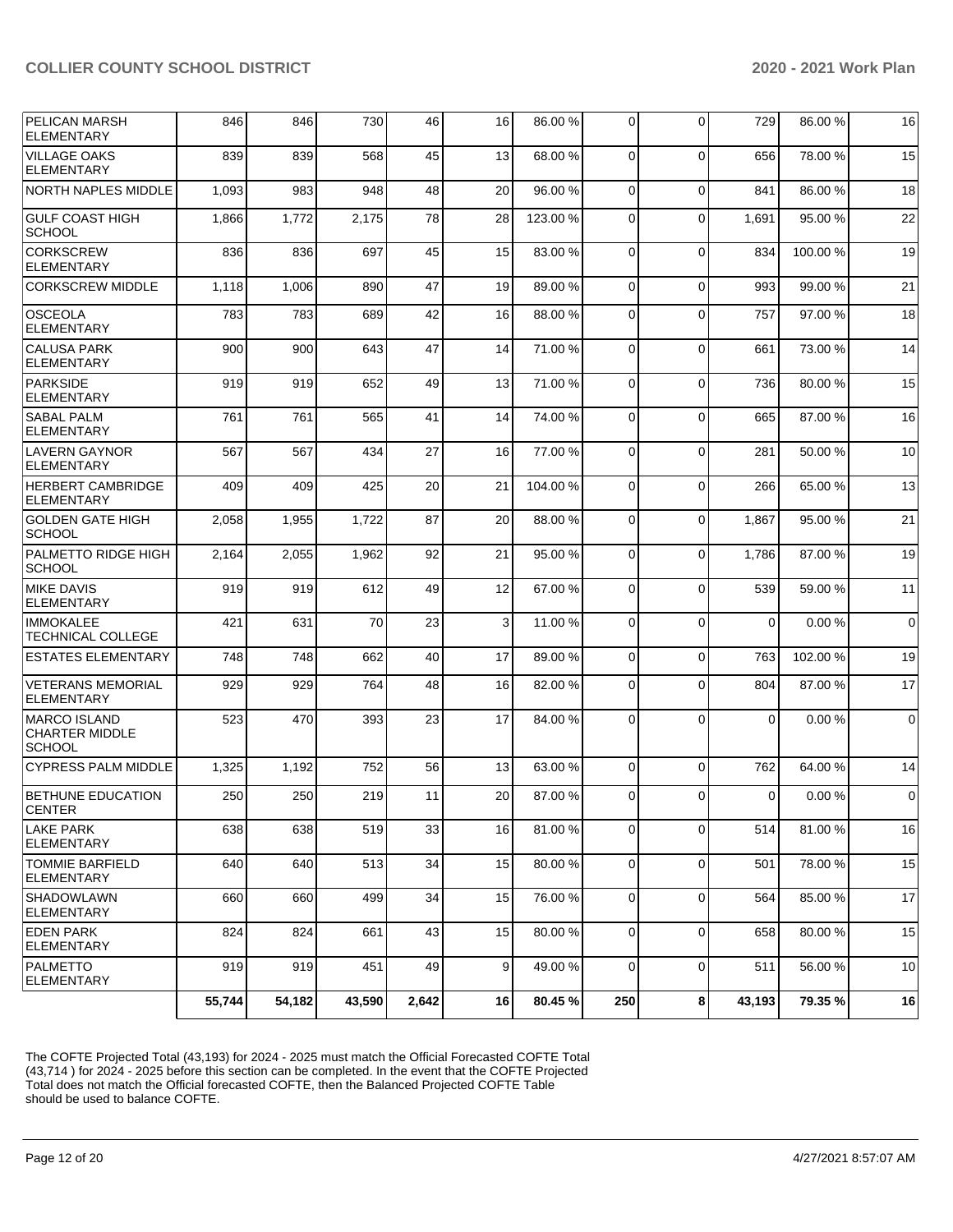| Projected COFTE for 2024 - 2025 |        |  |  |  |  |  |
|---------------------------------|--------|--|--|--|--|--|
| Elementary (PK-3)               | 12,688 |  |  |  |  |  |
| Middle (4-8)                    | 16,974 |  |  |  |  |  |
| High (9-12)                     | 14,052 |  |  |  |  |  |
|                                 | 43,714 |  |  |  |  |  |

| <b>Grade Level Type</b> | <b>Balanced Projected</b><br>COFTE for 2024 - 2025 |
|-------------------------|----------------------------------------------------|
| Elementary (PK-3)       |                                                    |
| Middle (4-8)            |                                                    |
| High (9-12)             | 521                                                |
|                         | 43,714                                             |

# **Relocatable Replacement**

Number of relocatable classrooms clearly identified and scheduled for replacement in the school board adopted financially feasible 5-year district work program.

| _ocation                               | $2020 - 2021$ | $-2022$<br>2021 | 2022 - 2023 | $2023 - 2024$ | $-2025$<br>$2024 -$ | Year 5 Total |
|----------------------------------------|---------------|-----------------|-------------|---------------|---------------------|--------------|
| <b>Total Relocatable Replacements:</b> |               |                 |             |               |                     | 0            |

# **Charter Schools Tracking**

Information regarding the use of charter schools.

| Location-Type                               | # Relocatable<br>units or<br>permanent<br>classrooms | Owner           | <b>Year Started or</b><br>Scheduled | <b>Student</b><br><b>Stations</b> | <b>Students</b><br>Enrolled | Years in<br>Contract | <b>Total Charter</b><br><b>Students</b><br>projected for<br>$2024 - 2025$ |
|---------------------------------------------|------------------------------------------------------|-----------------|-------------------------------------|-----------------------------------|-----------------------------|----------------------|---------------------------------------------------------------------------|
| Marco Island Charter Middle<br>School       |                                                      | 25 SCHOOL BOARD | 1998                                | 470                               | 368                         | 15                   | 470                                                                       |
| Immokalee Community School                  |                                                      | 22 OTHER        | 2000                                | 300                               | 241                         | 5 <sup>1</sup>       | 300                                                                       |
| Marco Island Academy Charter<br>High School |                                                      | 18 OTHER        | 2011                                | 350                               | 212                         | 15                   | 350                                                                       |
| Gulf Coast Charter Academy<br>South         |                                                      | 54 OTHER        | 2013                                | 701                               | 611                         | 5                    | 720                                                                       |
| Mason Classical Academy                     |                                                      | 35 LEASE RENT   | 2014                                | 917                               | 909                         | 15                   | 917                                                                       |
| Collier Charter Academy                     |                                                      | 57 OTHER        | 2017                                | 1,145                             | 687                         | 5 <sup>5</sup>       | 1,145                                                                     |
| BridgePrep of Collier                       |                                                      | 11 LEASE RENT   | 2018                                | 1,000                             | 236                         | 5                    | 1,000                                                                     |
|                                             | 222                                                  |                 |                                     | 4,883                             | 3,264                       |                      | 4,902                                                                     |

# **Special Purpose Classrooms Tracking**

The number of classrooms that will be used for certain special purposes in the current year, by facility and type of classroom, that the district will, 1), not use for educational purposes, and 2), the co-teaching classrooms that are not open plan classrooms and will be used for educational purposes.

| School                                 |  | School Type $\left  \frac{1}{2}$ of Elementary $\left  \frac{1}{2}$ of Middle 4-8 $\left  \frac{1}{2}$ of High 9-12<br><b>K-3 Classrooms</b> | <b>Classrooms</b> | <b>Classrooms</b> | # of $ESE$<br><b>Classrooms</b> | # of Combo<br><b>Classrooms</b> | Total<br><b>Classrooms</b> |
|----------------------------------------|--|----------------------------------------------------------------------------------------------------------------------------------------------|-------------------|-------------------|---------------------------------|---------------------------------|----------------------------|
| <b>Total Educational Classrooms: I</b> |  |                                                                                                                                              | 01                |                   |                                 | 01                              | 0                          |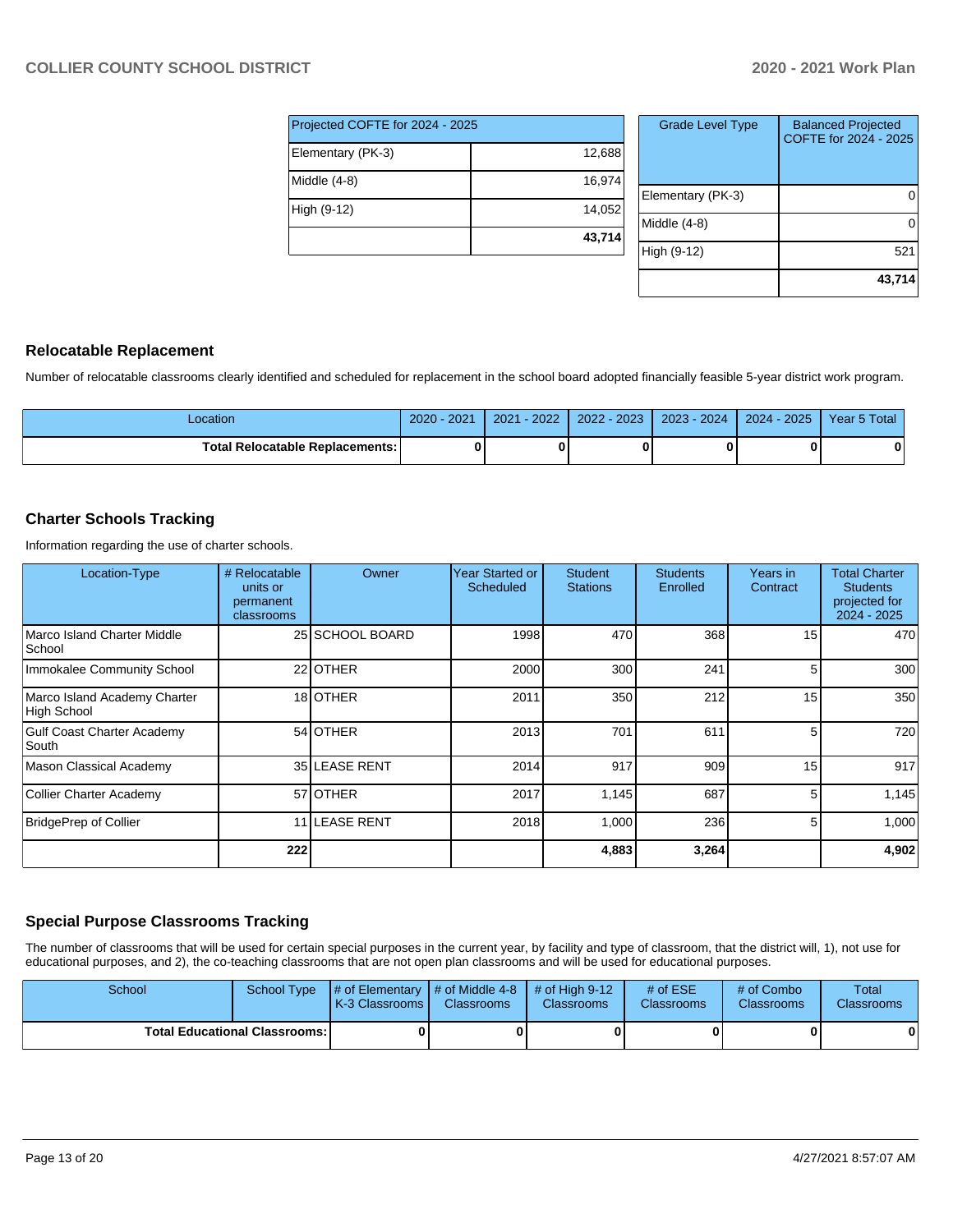| School                                        | <b>School Type</b>                   | # of Elementary<br>K-3 Classrooms | # of Middle 4-8<br><b>Classrooms</b> | # of High 9-12<br>Classrooms | $#$ of ESE<br>Classrooms | # of Combo<br>Classrooms | <b>Total</b><br>Classrooms |
|-----------------------------------------------|--------------------------------------|-----------------------------------|--------------------------------------|------------------------------|--------------------------|--------------------------|----------------------------|
| <b>SEA GATE ELEMENTARY</b>                    | Co-Teaching                          | 32<br>0<br>0<br>$\Omega$<br>∩     |                                      | 32                           |                          |                          |                            |
| <b>AVALON ELEMENTARY</b>                      | Co-Teaching                          | 0                                 | 10                                   | ∩                            | 0                        | $\Omega$                 | 10                         |
| <b>CORKSCREW MIDDLE</b>                       | Co-Teaching                          | 0                                 | 13                                   | $\Omega$                     | $\Omega$                 | $\Omega$                 | 13                         |
| <b>HERBERT CAMBRIDGE</b><br>ELEMENTARY        | Co-Teaching                          | 22                                | 12                                   | $\Omega$                     | $\Omega$                 | $\Omega$                 | 34                         |
| PALMETTO RIDGE HIGH SCHOOL                    | Co-Teaching                          | $\Omega$                          | $\mathbf 0$                          | 2                            | $\Omega$                 | $\Omega$                 | 2                          |
| <b>VETERANS MEMORIAL</b><br><b>ELEMENTARY</b> | Co-Teaching                          | 20                                | 0                                    | C                            | 0                        | $\Omega$                 | 20                         |
| POINCIANA ELEMENTARY                          | Co-Teaching                          | 28                                | 0                                    | $\Omega$                     | $\Omega$                 | $\Omega$                 | 28                         |
| LELY HIGH SCHOOL                              | Co-Teaching                          | $\Omega$                          | $\Omega$                             | 8                            | 0                        | $\Omega$                 | 8                          |
| <b>NORTH NAPLES MIDDLE</b>                    | Co-Teaching                          | $\Omega$                          | 23                                   | $\Omega$                     | $\Omega$                 | $\Omega$                 | 23                         |
| <b>ESTATES ELEMENTARY</b>                     | Co-Teaching                          | 17                                | 13                                   | $\Omega$                     | $\Omega$                 | $\Omega$                 | 30                         |
| <b>IMMOKALEE HIGH SCHOOL</b>                  | Co-Teaching                          | $\Omega$                          | $\overline{0}$                       | 12                           | $\Omega$                 | $\Omega$                 | 12                         |
| <b>BIG CYPRESS ELEMENTARY</b>                 | Co-Teaching                          | 2                                 | 4                                    | $\Omega$                     | $\Omega$                 | $\Omega$                 | 6                          |
| <b>VINEYARDS ELEMENTARY</b>                   | Co-Teaching                          | 26                                | 0                                    | $\Omega$                     | 0                        | $\Omega$                 | 26                         |
| <b>LAUREL OAK ELEMENTARY</b>                  | Co-Teaching                          | 30                                | 23                                   | $\Omega$                     | $\Omega$                 | $\Omega$                 | 53                         |
| <b>MANATEE ELEMENTARY</b>                     | Co-Teaching                          | 0                                 | 27                                   | $\Omega$                     | 0                        | $\Omega$                 | 27                         |
| <b>CYPRESS PALM MIDDLE</b>                    | Co-Teaching                          | <sup>0</sup>                      | $\overline{2}$                       | $\Omega$                     | 0                        | $\Omega$                 | $\overline{2}$             |
|                                               | <b>Total Co-Teaching Classrooms:</b> | 145                               | 159                                  | 22                           | 0                        | 0                        | 326                        |

#### **Infrastructure Tracking**

**Necessary offsite infrastructure requirements resulting from expansions or new schools. This section should include infrastructure information related to capacity project schedules and other project schedules (Section 4).** 

Immokalee High School Addition located on the Immokalee High School campus to accommodate growth - offsite infrastructure requirements to be determined.

**Proposed location of planned facilities, whether those locations are consistent with the comprehensive plans of all affected local governments, and recommendations for infrastructure and other improvements to land adjacent to existing facilities. Provisions of 1013.33(12), (13) and (14) and 1013.36** must be addressed for new facilities planned within the 1st three years of the plan (Section 5).

Immokalee High School Addition located on the Immokalee High School campus.

New High School GGG located in the North Naples Planning Community.

**Consistent with Comp Plan?** Yes

### **Net New Classrooms**

The number of classrooms, by grade level and type of construction, that were added during the last fiscal year.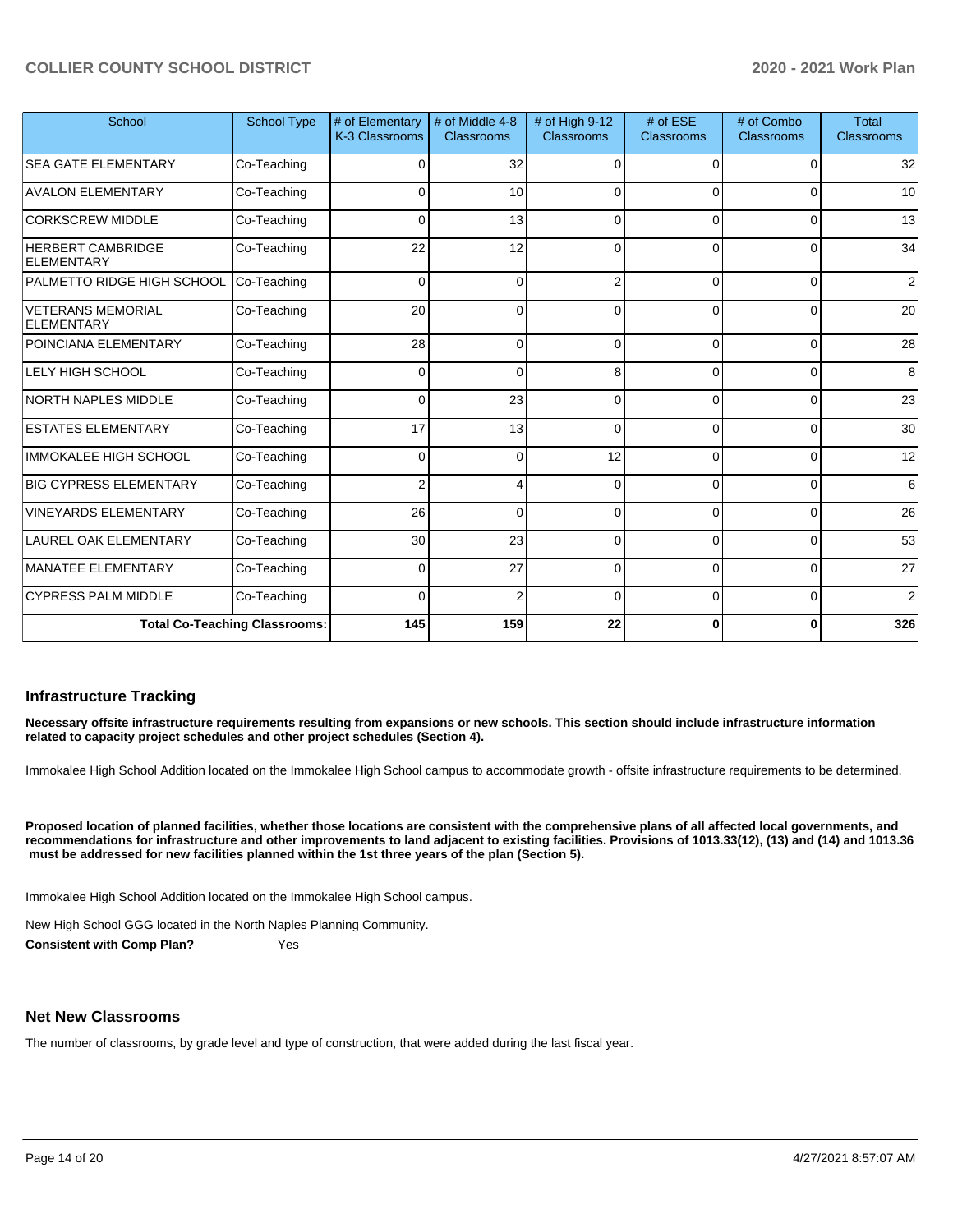| List the net new classrooms added in the 2019 - 2020 fiscal year.                                                                                       |                              |                            |                                |                        | year.                                                                  |                            | List the net new classrooms to be added in the 2020 - 2021 fiscal |                        |
|---------------------------------------------------------------------------------------------------------------------------------------------------------|------------------------------|----------------------------|--------------------------------|------------------------|------------------------------------------------------------------------|----------------------------|-------------------------------------------------------------------|------------------------|
| "Classrooms" is defined as capacity carrying classrooms that are added to increase<br>capacity to enable the district to meet the Class Size Amendment. |                              |                            |                                |                        | Totals for fiscal year 2020 - 2021 should match totals in Section 15A. |                            |                                                                   |                        |
| Location                                                                                                                                                | $2019 - 2020$ #<br>Permanent | $2019 - 2020$ #<br>Modular | $2019 - 2020$ #<br>Relocatable | $2019 - 2020$<br>Total | $2020 - 2021$ #<br>Permanent                                           | $2020 - 2021$ #<br>Modular | $2020 - 2021$ #<br>Relocatable                                    | $2020 - 2021$<br>Total |
| Elementary (PK-3)                                                                                                                                       |                              |                            |                                |                        |                                                                        |                            |                                                                   |                        |
| Middle (4-8)                                                                                                                                            |                              |                            |                                |                        |                                                                        |                            |                                                                   |                        |
| High (9-12)                                                                                                                                             |                              |                            | 10                             | 10 <sup>1</sup>        |                                                                        |                            |                                                                   | ΩI                     |
|                                                                                                                                                         |                              |                            |                                | 17                     |                                                                        |                            |                                                                   |                        |

## **Relocatable Student Stations**

Number of students that will be educated in relocatable units, by school, in the current year, and the projected number of students for each of the years in the workplan.

| <b>Site</b>                                           | $2020 - 2021$ | 2021 - 2022 | 2022 - 2023 | 2023 - 2024 | 2024 - 2025    | 5 Year Average |
|-------------------------------------------------------|---------------|-------------|-------------|-------------|----------------|----------------|
| <b>CYPRESS PALM MIDDLE</b>                            | $\Omega$      | $\Omega$    | $\Omega$    | $\Omega$    | $\Omega$       | $\mathbf 0$    |
| <b>PARKSIDE ELEMENTARY</b>                            | 0             | 0           | $\Omega$    | $\Omega$    | 0              | $\mathbf 0$    |
| <b>OSCEOLA ELEMENTARY</b>                             | 0             | 0           | $\Omega$    | $\Omega$    | $\Omega$       | $\mathbf 0$    |
| OAKRIDGE MIDDLE                                       | 0             | 0           | 48          | 108         | 86             | 48             |
| ALTERNATIVE SCHOOL                                    | 20            | 0           | $\Omega$    | 0           | 0              | $\overline{4}$ |
| MANATEE ELEMENTARY                                    | 92            | 0           | $\Omega$    | 0           | 0              | 18             |
| MANATEE MIDDLE                                        | 0             | 0           | $\Omega$    | $\Omega$    | $\Omega$       | $\mathbf 0$    |
| VILLAGE OAKS ELEMENTARY                               | 0             | 0           | $\Omega$    | 0           | $\Omega$       | $\mathbf 0$    |
| <b>GOLDEN TERRACE ELEMENTARY</b>                      | $\Omega$      | 0           | $\Omega$    | $\mathbf 0$ | 0              | $\mathbf 0$    |
| <b>IMMOKALEE MIDDLE</b>                               | 66            | 15          | $\Omega$    | 0           | $\Omega$       | 16             |
| <b>VINEYARDS ELEMENTARY</b>                           | 90            | 40          | 31          | 19          | 14             | 39             |
| <b>LELY ELEMENTARY</b>                                | 0             | 0           | $\Omega$    | 0           | 0              | $\pmb{0}$      |
| LAUREL OAK ELEMENTARY                                 | 360           | 482         | 494         | 505         | 550            | 478            |
| IMMOKALEE HIGH SCHOOL                                 | 275           | $\Omega$    | $\Omega$    | $\Omega$    | 0              | 55             |
| JAMES L WALKER VOCATIONAL-TECHNICAL<br><b>COLLEGE</b> | 100           | $\Omega$    | $\Omega$    | 0           | $\Omega$       | 20             |
| <b>BARRON COLLIER HIGH SCHOOL</b>                     | 0             | 0           | $\Omega$    | 0           | $\Omega$       | $\mathbf 0$    |
| <b>GOLDEN GATE MIDDLE</b>                             | 0             | 0           | $\Omega$    | 0           | $\Omega$       | $\mathbf 0$    |
| <b>BIG CYPRESS ELEMENTARY</b>                         | 0             | $\Omega$    | $\Omega$    | $\Omega$    | $\overline{7}$ | $\overline{1}$ |
| POINCIANA ELEMENTARY                                  | 0             | 0           | $\Omega$    | 0           | $\Omega$       | $\mathbf 0$    |
| <b>GOLDEN GATE ELEMENTARY</b>                         | $\mathbf 0$   | 0           | $\mathbf 0$ | $\mathbf 0$ | 0              | $\mathbf 0$    |
| NAPLES PARK ELEMENTARY                                | 23            | 0           | $\Omega$    | 0           | 0              | 5              |
| <b>PINE RIDGE MIDDLE</b>                              | 0             | $\Omega$    | $\Omega$    | $\Omega$    | 0              | $\mathbf 0$    |
|                                                       |               |             |             |             |                |                |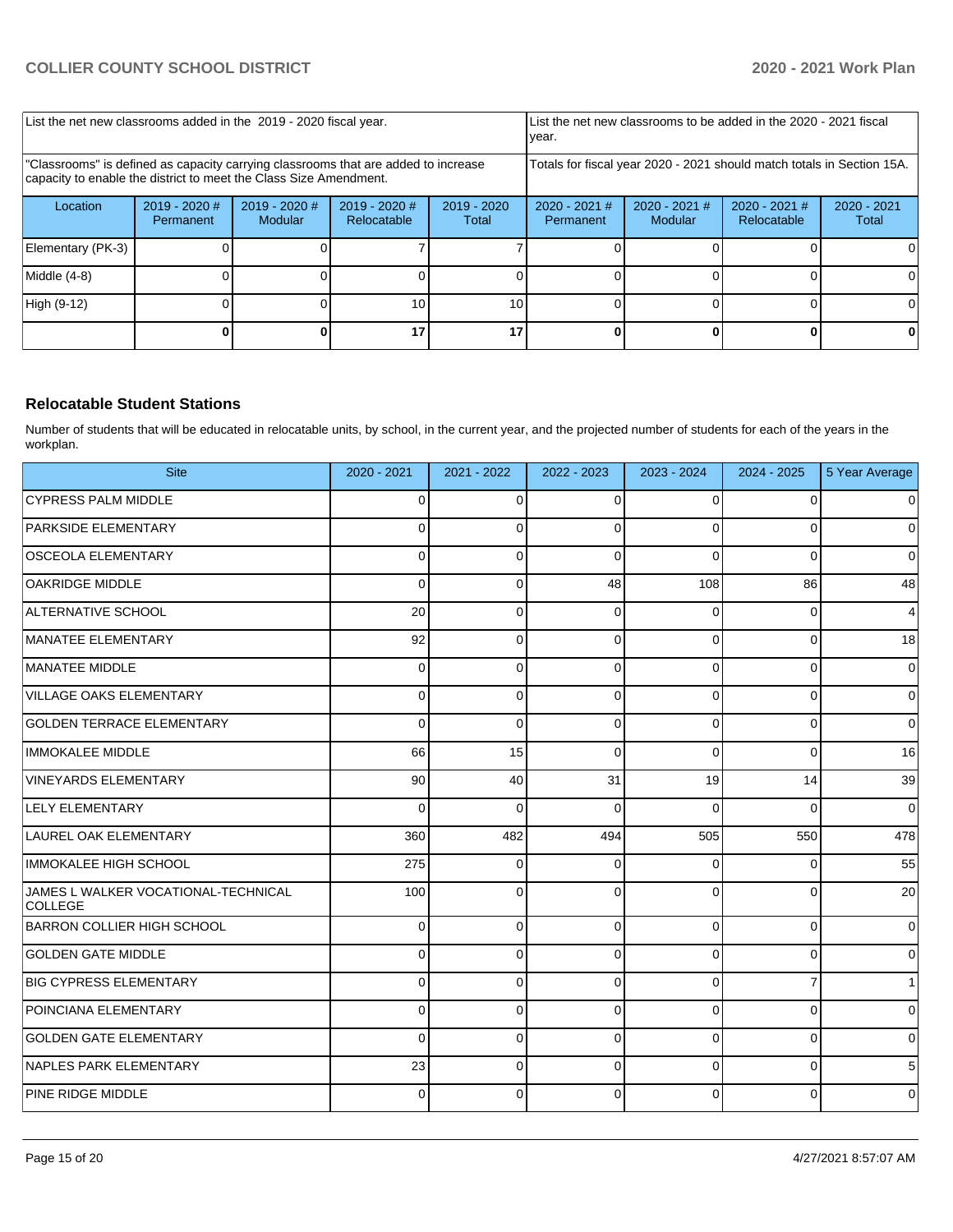| LELY HIGH SCHOOL                                  | 0           | $\overline{0}$ | $\Omega$    | $\Omega$       | 0           | 0           |
|---------------------------------------------------|-------------|----------------|-------------|----------------|-------------|-------------|
| LAVERN GAYNOR ELEMENTARY                          | 0           | 0              | 0           | 0              | $\Omega$    |             |
| HERBERT CAMBRIDGE ELEMENTARY                      | 0           | $\mathbf 0$    | $\Omega$    | $\Omega$       | $\Omega$    | 0           |
| <b>GOLDEN GATE HIGH SCHOOL</b>                    | 0           | $\mathbf 0$    | 0           | 0              | $\Omega$    | 0           |
| PALMETTO RIDGE HIGH SCHOOL                        | 125         | 304            | 389         | 0              | $\Omega$    | 164         |
| VETERANS MEMORIAL ELEMENTARY                      | 0           | 0              | 0           | 0              | $\Omega$    | 0           |
| <b>HIGHLANDS ELEMENTARY</b>                       | 0           | 0              | 0           | 0              | $\Omega$    | 0           |
| LAKE TRAFFORD ELEMENTARY                          | 0           | 0              | 0           | 0              | $\Omega$    | 0           |
| <b>AVALON ELEMENTARY</b>                          | 94          | 0              | 0           | 0              | $\Omega$    | 19          |
| <b>EAST NAPLES MIDDLE</b>                         | 0           | $\mathbf 0$    | 0           | 0              | $\Omega$    | 0           |
| <b>CORKSCREW ELEMENTARY</b>                       | 0           | 0              | 0           | 0              | $\Omega$    |             |
| <b>CORKSCREW MIDDLE</b>                           | 0           | $\mathbf 0$    | 0           | 0              | $\Omega$    |             |
| <b>EDEN PARK ELEMENTARY</b>                       | 0           | 0              | $\Omega$    | 0              | $\Omega$    |             |
| PALMETTO ELEMENTARY                               | 0           | $\mathbf 0$    | 0           | 0              | $\Omega$    |             |
| MIKE DAVIS ELEMENTARY                             | 0           | 0              | 0           | 0              | $\Omega$    |             |
| IMMOKALEE TECHNICAL COLLEGE                       | 0           | $\mathbf 0$    | 0           | 0              | $\Omega$    |             |
| MARCO ISLAND CHARTER MIDDLE SCHOOL                | 0           | 0              | $\Omega$    | 0              | $\Omega$    | 0           |
| <b>LAKE PARK ELEMENTARY</b>                       | 68          | $\mathbf 0$    | 0           | 0              | $\Omega$    | 14          |
| TOMMIE BARFIELD ELEMENTARY                        | 40          | 0              | 0           | 0              | $\Omega$    | 8           |
| SHADOWLAWN ELEMENTARY                             | $\Omega$    | $\mathbf 0$    | 0           | 0              | $\Omega$    | 0           |
| <b>NAPLES HIGH SCHOOL</b>                         | 0           | 0              | $\Omega$    | 0              | $\Omega$    | 0           |
| PINECREST ELEMENTARY                              | 72          | $\mathbf 0$    | 0           | 0              | $\mathbf 0$ | 14          |
| <b>SEA GATE ELEMENTARY</b>                        | $\Omega$    | 0              | $\Omega$    | 0              | $\Omega$    | 0           |
| BETHUNE EDUCATION CENTER                          | 50          | 0              | $\Omega$    | 0              | $\Omega$    | 10          |
| <b>CALUSA PARK ELEMENTARY</b>                     | 0           | 0              |             | 0              | 0           | 0           |
| SABAL PALM ELEMENTARY                             | $\mathbf 0$ | $\overline{0}$ | 0           | $\overline{0}$ | 0           | $\mathbf 0$ |
| <b>NORTH NAPLES MIDDLE</b>                        | 0           | 0              | 0           | $\Omega$       | $\mathbf 0$ | 0           |
| <b>ESTATES ELEMENTARY</b>                         | $\Omega$    | 0              | 1           | 24             | 33          | 12          |
| EVERGLADES CITY SCHOOL                            | 0           | $\mathbf 0$    | 0           | $\overline{0}$ | 0           | 0           |
| <b>GULFVIEW MIDDLE</b>                            | $\Omega$    | 0              | 0           | $\overline{0}$ | $\mathbf 0$ | $\mathbf 0$ |
| PELICAN MARSH ELEMENTARY                          | 0           | $\mathbf 0$    | $\mathbf 0$ | $\overline{0}$ | $\mathbf 0$ | 0           |
| GULF COAST HIGH SCHOOL                            | $\mathbf 0$ | 646            | 701         | $\overline{0}$ | $\mathbf 0$ | 269         |
| Totals for COLLIER COUNTY SCHOOL DISTRICT         |             |                |             |                |             |             |
| Total students in relocatables by year.           | 1,475       | 1,487          | 1,664       | 656            | 690         | 1,194       |
| Total number of COFTE students projected by year. | 43,585      | 43,749         | 43,894      | 43,884         | 43,714      | 43,765      |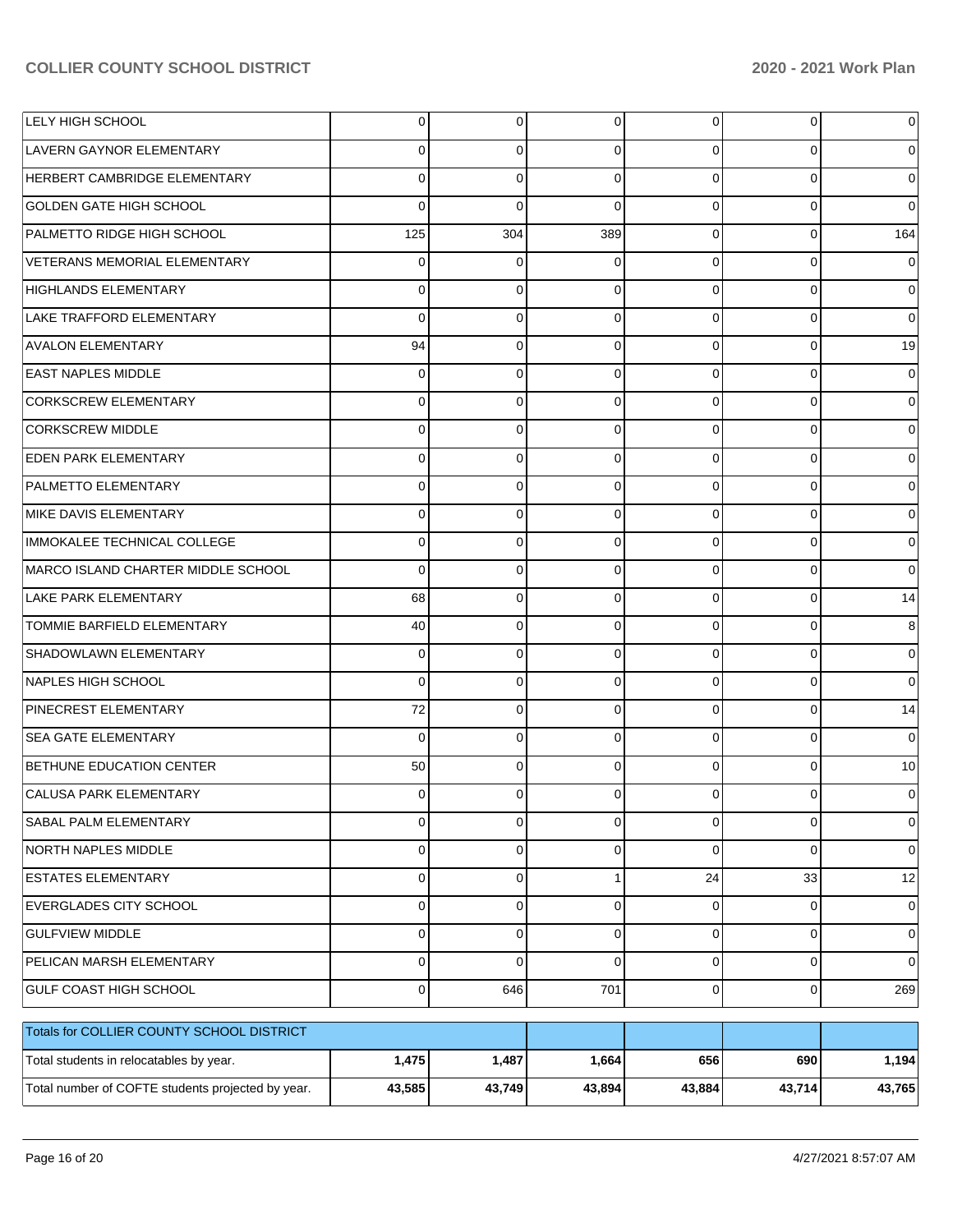| $\overline{\phantom{0}}$<br>l Darcant<br>relocatables by<br>vear. | $\sim$ 0/<br>,,,, | $\sim$<br>"∕o<br>- 1 | - 04<br>- - - | 70 I | າ ດ/<br>7٥<br>- | % |
|-------------------------------------------------------------------|-------------------|----------------------|---------------|------|-----------------|---|

### **Leased Facilities Tracking**

Exising leased facilities and plans for the acquisition of leased facilities, including the number of classrooms and student stations, as reported in the educational plant survey, that are planned in that location at the end of the five year workplan.

| Location                                              | # of Leased<br>Classrooms 2020 -<br>2021 | <b>FISH Student</b><br><b>Stations</b> | Owner      | # of Leased<br>Classrooms 2024 -<br>2025 | <b>FISH Student</b><br><b>Stations</b> |
|-------------------------------------------------------|------------------------------------------|----------------------------------------|------------|------------------------------------------|----------------------------------------|
| LAKE PARK ELEMENTARY                                  |                                          |                                        | 68 Leased  |                                          | 68                                     |
| <b>VINEYARDS ELEMENTARY</b>                           |                                          |                                        | 54 Leased  |                                          | 18                                     |
| <b>AVALON ELEMENTARY</b>                              |                                          |                                        | 76 Leased  |                                          | 76                                     |
| IIMMOKALEE HIGH SCHOOL                                | 11                                       |                                        | 275 Leased |                                          | $\Omega$                               |
| <b>BETHUNE EDUCATION CENTER</b>                       |                                          |                                        | 50 Leased  |                                          | 10 <sup>1</sup>                        |
| <b>PINECREST ELEMENTARY</b>                           |                                          |                                        | 72 Leased  |                                          | $\Omega$                               |
| JAMES L WALKER VOCATIONAL-TECHNICAL<br><b>COLLEGE</b> |                                          |                                        | 100 Leased |                                          | $\Omega$                               |
|                                                       | 32 <sub>1</sub>                          | 695                                    |            | 21                                       | 172                                    |

#### **Failed Standard Relocatable Tracking**

Relocatable units currently reported by school, from FISH, and the number of relocatable units identified as 'Failed Standards'.

Nothing reported for this section.

# **Planning**

#### **Class Size Reduction Planning**

**Plans approved by the school board that reduce the need for permanent student stations such as acceptable school capacity levels, redistricting, busing, year-round schools, charter schools, magnet schools, public-private partnerships, multitrack scheduling, grade level organization, block scheduling, or other alternatives.**

The District manages its existing capacity through space utilization review, placement of voluntary PK and special programs, monitoring charter school enrollment and impacts of birth data on kindergarten enrollment. Additionally, the need for attendance boundary adjustments is evaluated annually.

#### **School Closure Planning**

**Plans for the closure of any school, including plans for disposition of the facility or usage of facility space, and anticipated revenues.** 

None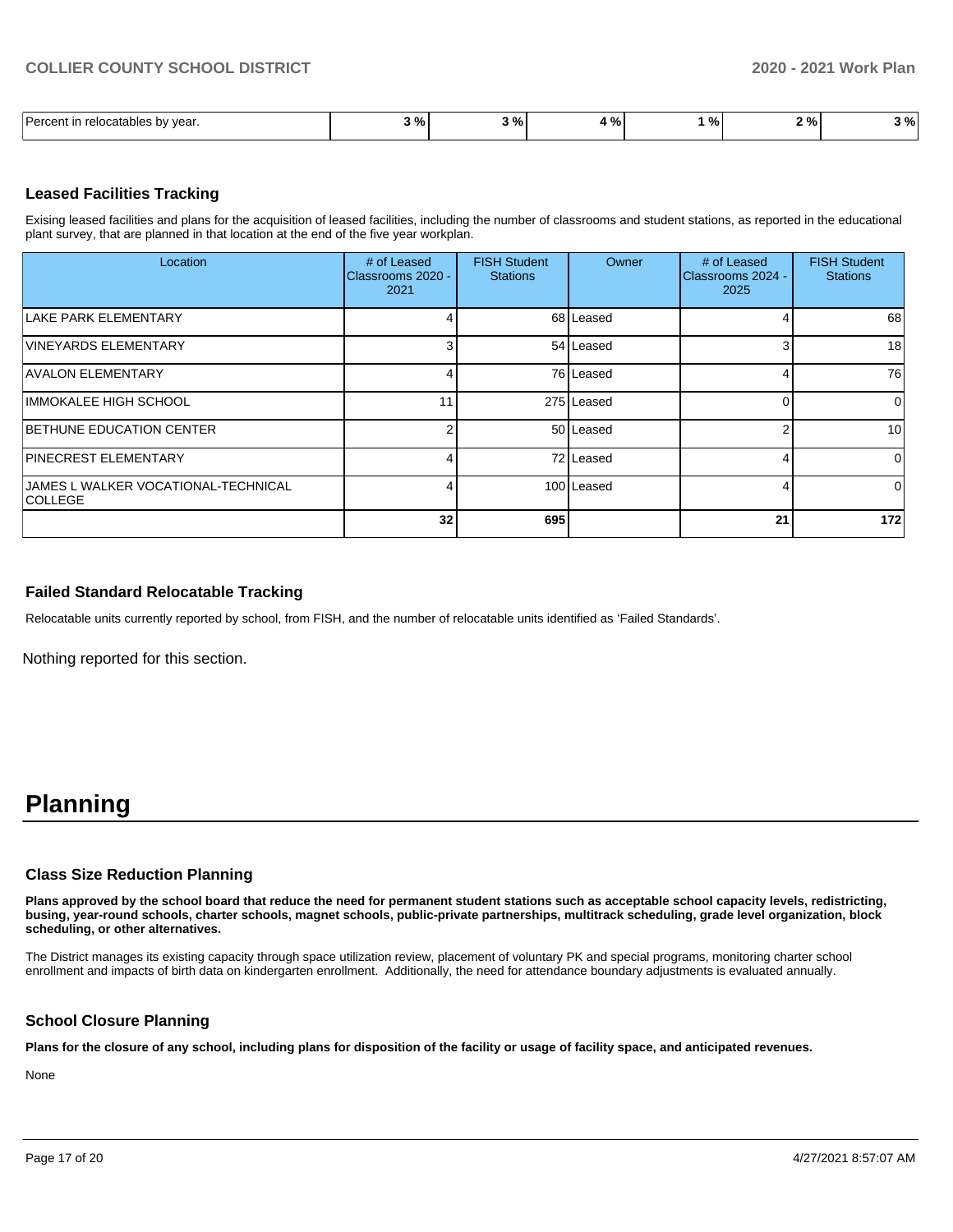# **Long Range Planning**

### **Ten-Year Maintenance**

District projects and locations regarding the projected need for major renovation, repair, and maintenance projects within the district in years 6-10 beyond the projects plans detailed in the five years covered by the work plan.

Nothing reported for this section.

### **Ten-Year Capacity**

Schedule of capital outlay projects projected to ensure the availability of satisfactory student stations for the projected student enrollment in K-12 programs for the future 5 years beyond the 5-year district facilities work program.

Nothing reported for this section.

### **Ten-Year Planned Utilization**

Schedule of planned capital outlay projects identifying the standard grade groupings, capacities, and planned utilization rates of future educational facilities of the district for both permanent and relocatable facilities.

| <b>Grade Level Projections</b>   | <b>FISH</b><br><b>Student</b><br><b>Stations</b> | Actual 2019 -<br><b>2020 FISH</b><br>Capacity | Actual<br>$2019 -$<br>2020<br><b>COFTE</b> | Actual 2019 - 2020<br><b>Utilization</b> | Actual 2020 - 2021 / 2029 - 2030 new<br>Student Capacity to be added/removed | Projected 2029<br>2030 COFTE | Projected 2029 -<br>2030 Utilization |
|----------------------------------|--------------------------------------------------|-----------------------------------------------|--------------------------------------------|------------------------------------------|------------------------------------------------------------------------------|------------------------------|--------------------------------------|
| Elementary - District<br>lTotals | 24,842                                           | 24,842                                        | 19,065.32                                  | 76.75 %                                  |                                                                              | 21,406                       | 86.17 %                              |
| Middle - District Totals         | 13,931                                           | 12,532                                        | 10.790.40                                  | 86.10 %                                  |                                                                              | 11.029                       | 88.01 %                              |
| High - District Totals           | 14,288                                           | 13,569                                        | 12.522.15                                  | 92.28 %                                  | 2.500                                                                        | 16.031                       | 99.76 %                              |
| Other - ESE, etc                 | 2.683                                            | 3.239                                         | 1.211.90                                   | 37.42 %                                  |                                                                              | 1.000                        | 30.87%                               |
|                                  | 55,744                                           | 54,182                                        | 43,589.77                                  | 80.45 %                                  | 2,500                                                                        | 49,466                       | 87.27 %                              |

**Combination schools are included with the middle schools for student stations, capacity, COFTE and utilization purposes because these facilities all have a 90% utilization factor. Use this space to explain or define the grade groupings for combination schools.** 

No comments to report.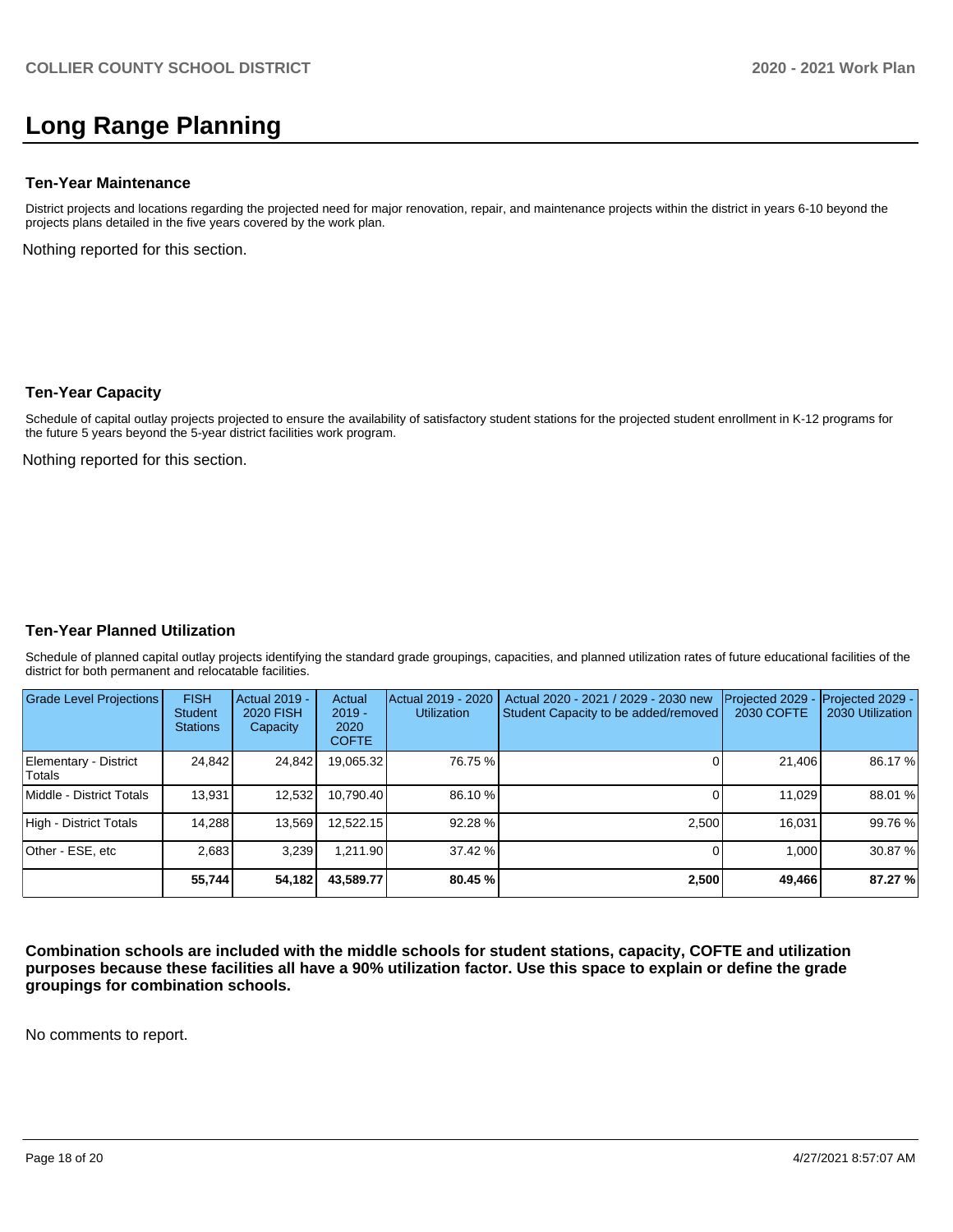#### **Ten-Year Infrastructure Planning**

**Proposed Location of Planned New, Remodeled, or New Additions to Facilities in 06 thru 10 out years (Section 28).**

Nothing reported for this section.

#### Plans for closure of any school, including plans for disposition of the facility or usage of facility space, and anticipated revenues in the 06 thru 10 out **years (Section 29).**

Nothing reported for this section.

#### **Twenty-Year Maintenance**

District projects and locations regarding the projected need for major renovation, repair, and maintenance projects within the district in years 11-20 beyond the projects plans detailed in the five years covered by the work plan.

Nothing reported for this section.

#### **Twenty-Year Capacity**

Schedule of capital outlay projects projected to ensure the availability of satisfactory student stations for the projected student enrollment in K-12 programs for the future 11-20 years beyond the 5-year district facilities work program.

| Project                | Location, Community, Quadrant or other<br>general location | 2029 - 2030 / 2039 - 2040<br><b>Projected Cost</b> |  |  |
|------------------------|------------------------------------------------------------|----------------------------------------------------|--|--|
| Elementary School Q    | <b>Corkscrew Planning Community</b>                        | \$34,609,500                                       |  |  |
| Elementary School L    | <b>Rural Estates Planning Community</b>                    | \$34,609,500                                       |  |  |
| Middle School II       | <b>Corkscrew Planning Community</b>                        | \$48,873,600                                       |  |  |
| <b>High School HHH</b> | <b>Corkscrew Planning Community</b>                        | \$99,826,000                                       |  |  |
|                        |                                                            | \$217,918,600                                      |  |  |

#### **Twenty-Year Planned Utilization**

Schedule of planned capital outlay projects identifying the standard grade groupings, capacities, and planned utilization rates of future educational facilities of the district for both permanent and relocatable facilities.

| <b>Grade Level Projections</b>         | <b>FISH</b><br><b>Student</b><br><b>Stations</b> | Actual 2019 -<br>2020 FISH<br>Capacity | Actual<br>$2019 -$<br>2020<br><b>COFTE</b> | <b>Utilization</b> | Actual 2019 - 2020   Actual 2020 - 2021 / 2039 - 2040 new<br>Student Capacity to be added/removed | Projected 2039 - Projected 2039 -<br>2040 COFTE | 2040 Utilization |
|----------------------------------------|--------------------------------------------------|----------------------------------------|--------------------------------------------|--------------------|---------------------------------------------------------------------------------------------------|-------------------------------------------------|------------------|
| Elementary - District<br><b>Totals</b> | 24.842                                           | 24.842                                 | 19.065.32                                  | 76.75 %            | 1.800                                                                                             | 24.077                                          | 90.37 %          |
| Middle - District Totals               | 13.931                                           | 12.532                                 | 10.790.40                                  | 86.10 %            | 1.200                                                                                             | 12.325                                          | 89.75 %          |